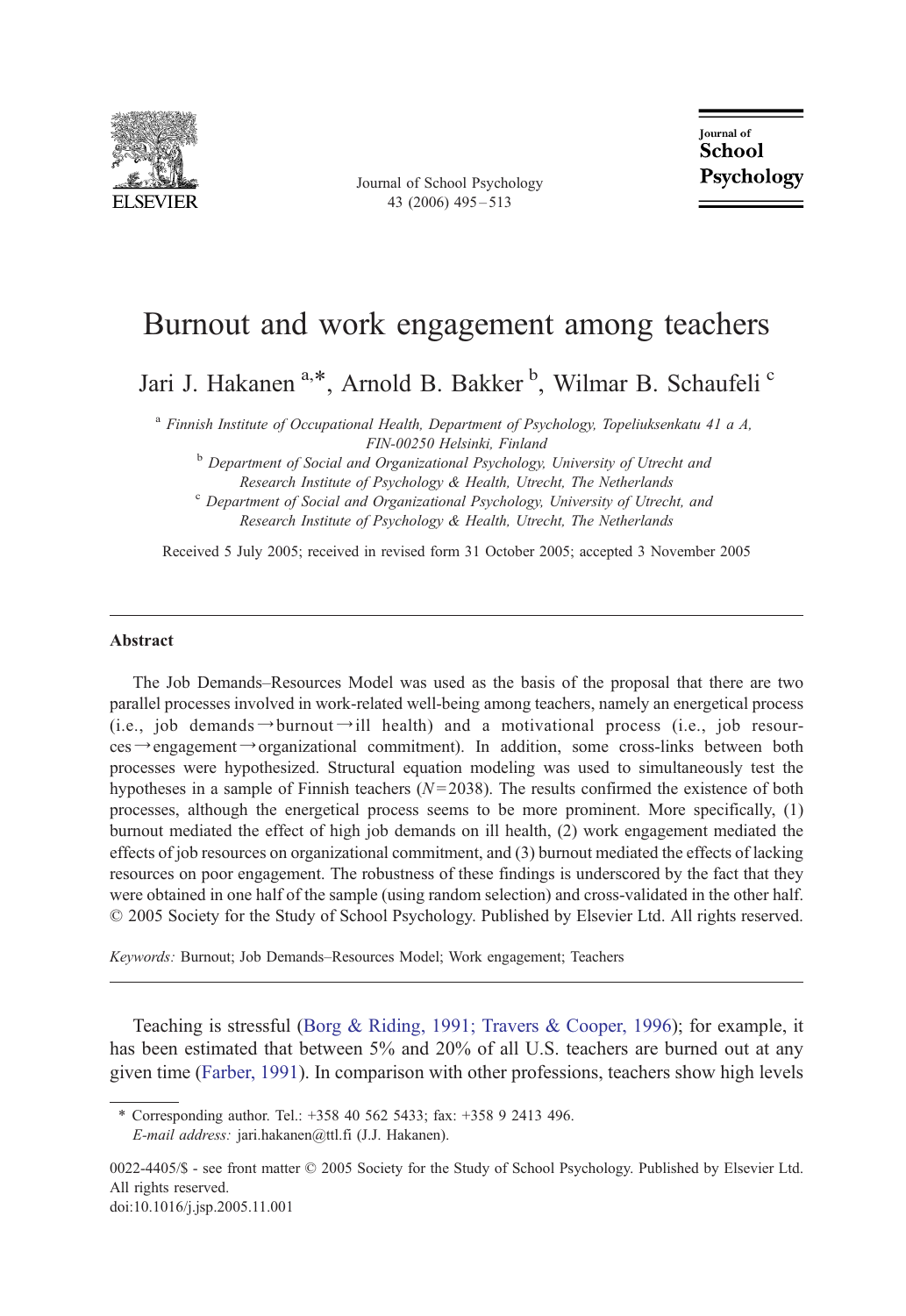of exhaustion and cynicism, the core dimensions of burnout ([Maslach, Jackson, & Leiter,](#page-18-0) 1996; Schaufeli & Enzmann, 1998). In Finland, the country where the current study was conducted, educators have the highest burnout levels compared to workers in all other human services and white collar jobs ([Kalimo & Hakanen, 2000\)](#page-17-0). However, it is important to note that the majority of teachers are not anxious, stressed, unmotivated, or burned-out ([Farber, 1984\)](#page-16-0). Quite to the contrary, the vast majority are content and enthusiastic ([Kinnunen, Parkatti, & Rasku, 1994; Rudow, 1999\)](#page-17-0) and find their work rewarding and satisfying ([Borg & Riding, 1991; Boyle, Borg, Falzon, & Baglioni, 1995\)](#page-16-0). So far in the occupational health psychology literature, the negative aspects of teaching have dominated. Therefore, we have used the Job Demands–Resources Model in the current study in order to include not only teacher burnout and the associated process of energy draining, but also teacher engagement and the positive motivational process involved.

#### Balance models of job stress

The point of departure for several models used in the job stress literature is that strain or stress is the result of a disturbance in the equilibrium between the demands that employees are exposed to and the resources that they have at their disposal. For example, according to the well-known and influential demands–control model (DCM; [Karasek, 1979\)](#page-17-0), job stress is particularly caused by the combination of high job demands (work overload and time pressure) and low job control. Thus, the DCM focuses only on one type of job demand (psychological workload) and one type of job resource (job control).

In general, one might argue that the strength of this model lies in its simplicity. However, this can also be seen as a weakness, since the complex reality of working organizations is reduced to only a handful of variables. Research on job stress and burnout has produced a laundry list of job demands and (lack of) job resources as potential predictors beyond those in the DCM, including emotional demands, low social support, lack of supervisory support, and lack of performance feedback, to name only a few (see [Kahn & Byosiere, 1992; Lee & Ashforth, 1996\)](#page-17-0).

A related point of critique is the static character of the DCM. For instance, in the DCM, it is unclear why autonomy is the most important resource for employees (and additionally social support in the extended demand–control–support model; [Johnson & Hall, 1988\)](#page-17-0). Would it not be possible that in certain work situations totally different resources prevail (for example, inspirational leadership in an Internet company, or open communication among reporters of a local TV station)? Similarly, many studies on teachers show that emotional demands, e.g., due to pupil misbehavior, are at least as important predictors of job stress as is work overload. In addition, since the DCM only recognizes few aspects of working conditions, it seems to be too general a starting point for improving working conditions and promoting well-being in most occupations.

## The Job Demands–Resources Model

According to the Job Demands–Resources (JD–R) Model ([Bakker, Demerouti, De](#page-15-0) Boer, & Schaufeli, 2003; Demerouti, Bakker, Nachreiner, & Schaufeli, 2001), regardless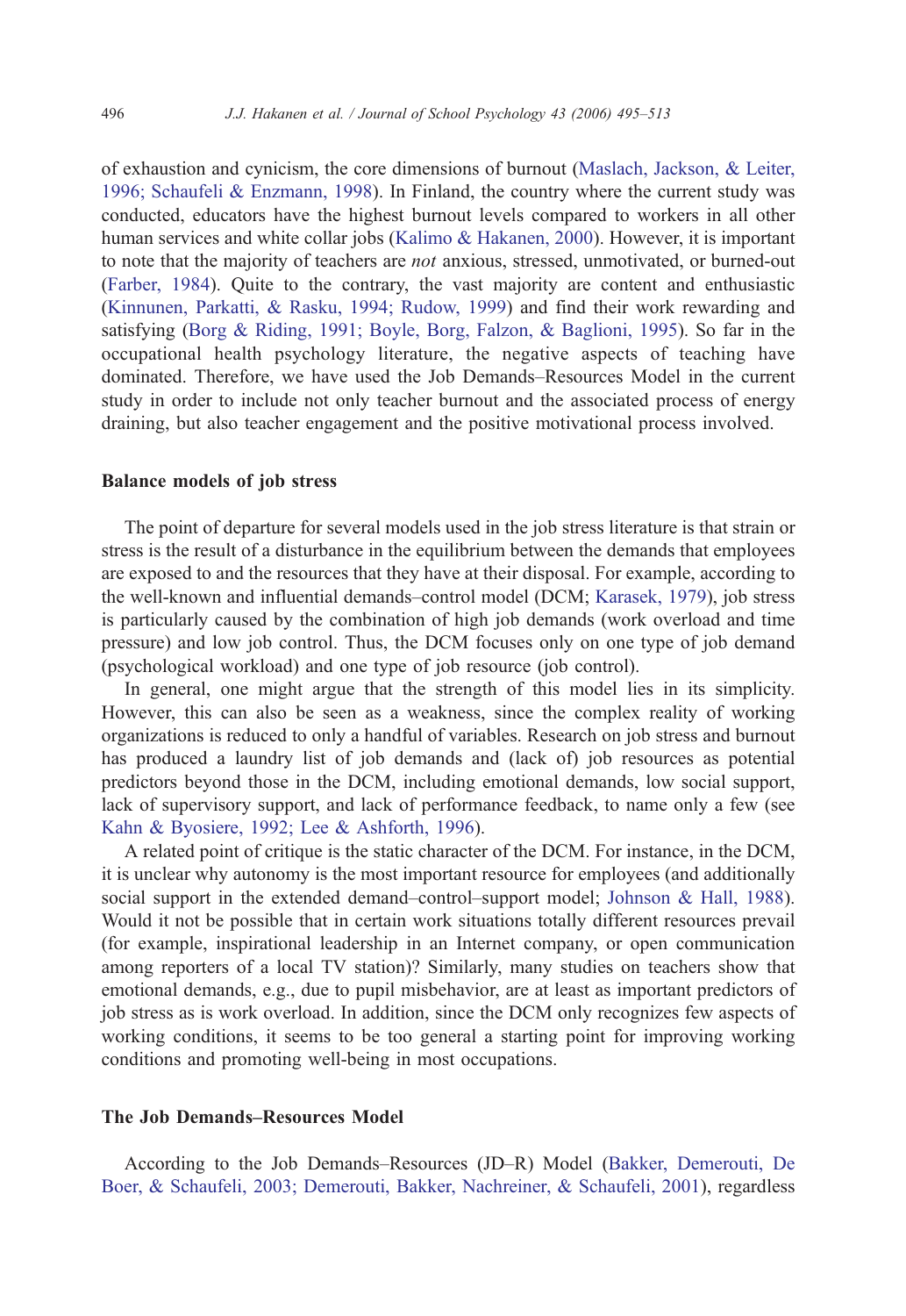<span id="page-2-0"></span>of the occupation two broad categories of work characteristics, can be distinguished: job demands and job resources (see Fig. 1).

Job demands refer to those physical, psychological, social, or organizational aspects of the job that require sustained physical and/or psychological (i.e., cognitive or emotional) effort and are therefore associated with certain physiological and/or psychological costs ([Demerouti et al., 2001\)](#page-16-0). Although it has been suggested that job demands might measure the challenges in work rather than the stressful aspects ([Steenland, Johnson, & Nowlin,](#page-18-0) 1997), job demands may become stressors in situations which require high effort to sustain an expected performance level, consequently eliciting negative responses, including burnout. In the current study, we included three job demands that have been identified as major causes of psychological strain among teachers: (1) disruptive pupil behaviors (e.g., [Boyle et al., 1995; Evers, Tomic, & Brouwers, 2004; Kinnunen & Salo, 1994\)](#page-16-0), (2) work overload [\(Borg & Riding, 1991; Burke & Greenglass, 1995; Kinnunen & Salo, 1994\)](#page-16-0), and (3) a poor physical work environment ([Bakker, Demerouti, & Euwema, 2005; Farber,](#page-15-0) 2000; Friedman, 1991).

Job resources refer to those physical, psychological, social, or organizational aspects of the job that may (1) reduce job demands and the associated physiological and psychological costs, (2) are functional in achieving work goals, and (3) stimulate personal growth, learning, and development. Hence, job resources are not only necessary to deal with job demands and to "get things done", but they are also important in their own right. Conversely, a lack job resources may have negative effects on teachers' well-being, that is, increase levels of burnout. In the current study, we included five job resources that have been identified either as major motivators that increase commitment or engagement, or that—when lacking—act as factors that increase burnout: (1) job control (see e.g., [Taris,](#page-18-0) Schreurs, & van Iersel-van Silfhout, 2001), (2) access to information ([Leithwood,](#page-17-0) Menzies, Jantzi, & Leithwood, 1999), (3) supervisory support ([Coladarci, 1992; Leiter &](#page-16-0) Maslach, 1988; Rosenholtz & Simpson, 1990), (4) innovative school climate ([Rosenholtz,](#page-18-0) 1989), and (5) social climate (e.g., [Friedman, 1991; Kremer-Hayon & Kurtz, 1985\)](#page-16-0). Taken together, the JD–R model proposes that high job demands and a lack of job resources form the breeding ground for burnout and for reduced work engagement, respectively.



Fig. 1. Hypothesized Job Demands – Resources Model.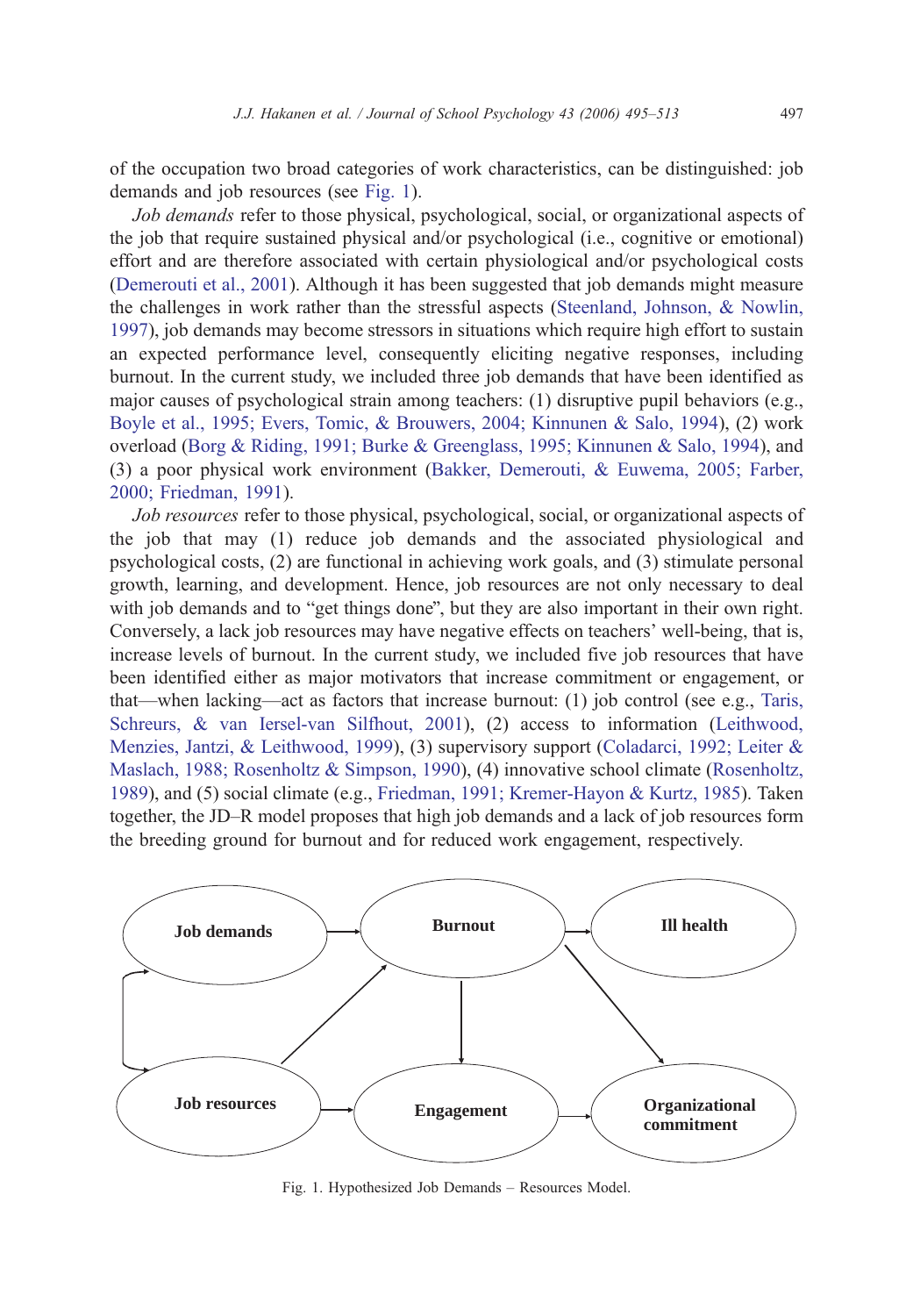Burnout is usually defined as a syndrome of exhaustion, cynicism, and reduced professional efficacy ([Maslach et al., 1996\)](#page-18-0). Exhaustion refers to feelings of strain, particularly chronic fatigue resulting from overtaxing work. The second dimension, cynicism refers to an indifferent or a distant attitude towards work in general and the people with whom one works, losing one's interest in work and feeling for work has lost its meaning. Finally, lack of *professional efficacy* refers to reduced feelings of competence, successful achievement, and accomplishment both in one's job and the organization. However, during the past decade, evidence has accumulated that lack of professional efficacy plays a divergent role as compared to exhaustion and cynicism (see e.g., [Lee & Ashforth, 1996; Leiter, 1993\)](#page-17-0). More specifically, it seems that exhaustion and cynicism constitute the essence or "core" of the burnout syndrome ([Green, Walkey, & Taylor, 1991; Schaufeli & Buunk, 2003\)](#page-16-0). Therefore, only these two burnout dimensions were included in the present study.

Work engagement is defined as a positive, fulfilling, work-related state of mind that is characterized by vigor, dedication, and absorption (Schaufeli, Salanova, González-Roma, & Bakker, 2002). Vigor is characterized by high levels of energy and mental resilience while working, the willingness to invest effort in one's work, and persistence also in the face of difficulties. Dedication is characterized by a sense of significance, enthusiasm, inspiration, pride, and challenge. The third defining characteristic of engagement is called absorption, which is characterized by being fully concentrated and happily engrossed in one's work, whereby time passes quickly and one has difficulties with detaching oneself from work. Recent research suggests, however, that vigor and dedication constitute the core dimensions of engagement (González-Roma, Schaufeli, Bakker, & Lloret, in press). More specifically, it seems that vigor and dedication are the opposite poles of the burnout dimensions of exhaustion and cynicism, respectively, whereby vigor and exhaustion span a continuum labeled "energy", and dedication and cynicism span a continuum labeled "identification" (González-Roma et al., in press).

The JD–R model assumes that job demands and job resources may evoke two different, albeit related processes (see [Fig. 1\)](#page-2-0): (1) an energetic process of wearing out in which high job demands exhaust employees' mental and physical resources and may therefore lead to burnout, and eventually to ill health; and (2) a motivational process in which job resources foster engagement and concomitant organizational commitment ([Schaufeli & Bakker,](#page-18-0) 2004). The *energetic process* from high job demands through burnout to ill health can be illuminated using [Hockey's \(1997, 2000\)](#page-17-0) compensatory regulatory-control model. According to this model, employees under stress face a trade-off between the protection of their primary performance goals (benefits) and the mental effort that has to be invested in the job (costs). When job demands increase, regulatory problems occur; that is, compensatory effort has to be mobilized in order deal with the increased demands and to maintain performance levels, and this is associated with physiological and psychological costs (e.g., increased sympathetic activity, fatigue, loss of motivation). Continuous mobilization of compensatory effort drains the employee's energy and might therefore lead to burnout (exhaustion and cynicism) and, in the long run, to ill health (Frankenhaeuser  $\&$ Johansson, 1986; Gaillard, 2001; Hockey, 1997).

Hypothesis 1 (H1). Job demands are related to ill health through burnout. In other words, burnout mediates the relationship between high job demands and ill health.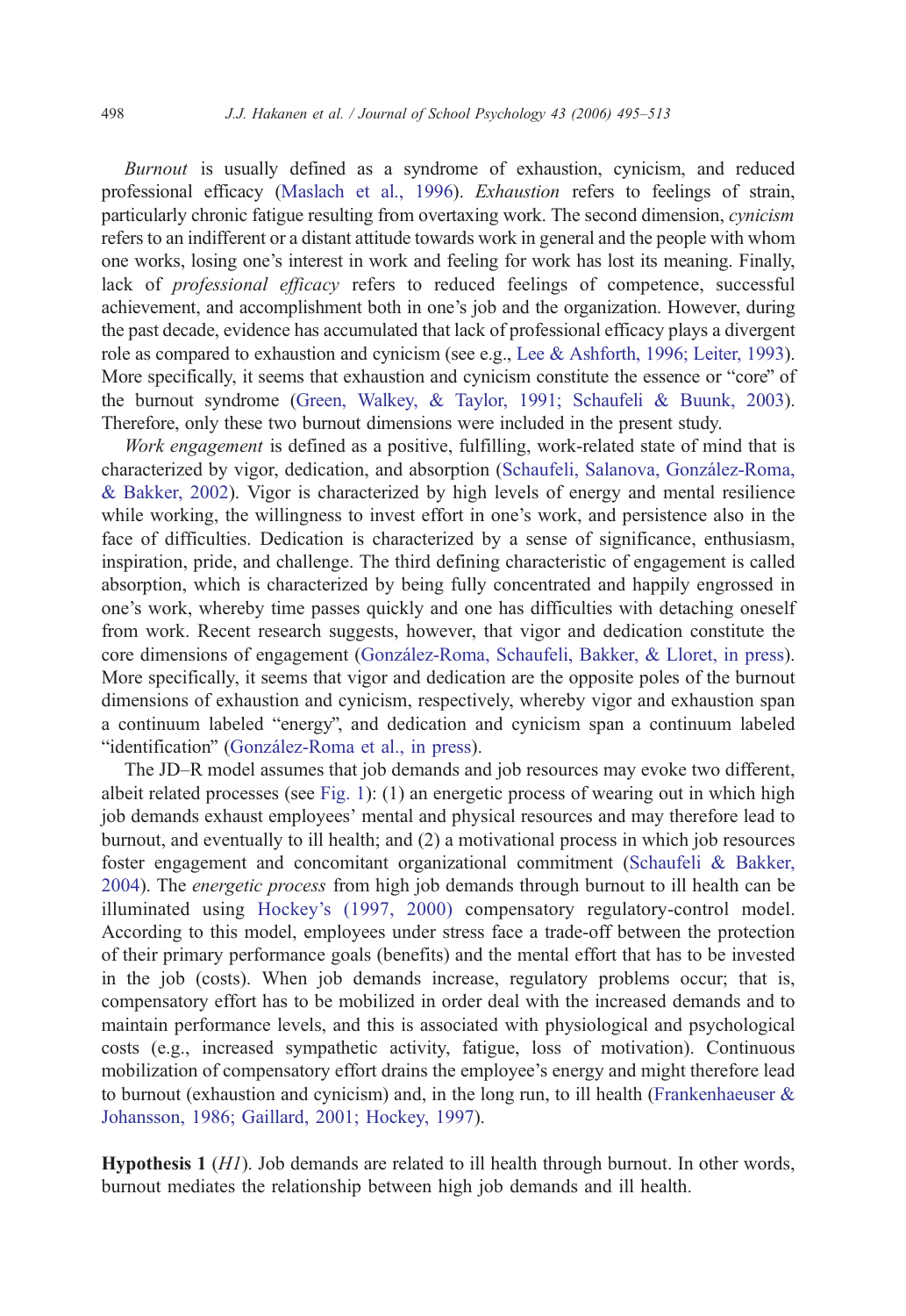The *motivational process* links job resources with organizational commitment through work engagement. As follows from our definition, job resources may play either an intrinsic motivational role because they foster employees' growth, learning, and development, or they may play an extrinsic motivational role because they are instrumental in achieving work goals. In the former case, according to self-determination theory ([Deci, Vallerand, Pelletier, & Ryan, 1991\)](#page-16-0), any social context that satisfies the basic human needs of autonomy (job control), competence and relatedness (social support) enhances well-being and increases commitment (see also [Hackman & Oldham, 1980\)](#page-16-0). In the latter case, for instance because of availability of information or an innovative climate, it is likely that the task will be completed successfully and that the work goal will be attained. In either case, be it through satisfying basic needs or through the achievement of work goals, the outcome for the employee is positive, and engagement—a fulfilling, positive work-related state of mind—is likely to occur. Moreover, it is plausible to assume that engaged employees are committed to the organization because the organization provides them with job resources that not only enable them to achieve their work goals, but that also provide opportunities for learning, growth, and development ([Houkes,](#page-17-0) Janssen, De Jonge, & Nijhuis, 2001).

Hypothesis 2 (H2). Job resources are related to organizational commitment through work engagement. In other words, work engagement mediates the relationship between job resources and organizational commitment.

In addition to the two hypothesized processes, four cross-links are assumed (see [Fig. 1\)](#page-2-0). Based on ample empirical evidence, we predict that job resources will be negatively related to burnout, and that burnout will be negatively associated with organizational commitment (for overviews, see [Lee & Ashforth, 1996; Schaufeli & Buunk, 2003;](#page-17-0) Schaufeli & Enzmann, 1998).

Hypothesis 3 (H3). Job resources are negatively related to burnout.

Hypothesis 4 (H4). Burnout is negatively related to organizational commitment.

In addition, we assume that job demands and job resources are negatively correlated (see [Bakker et al., 2003; Demerouti et al., 2001; Schaufeli & Bakker, 2004\)](#page-15-0). This follows from the definitions of demands and resources; that is, job demands are expected to be high, especially when resources are lacking, and—vice versa—job demands are expected to be low, when many job resources are available. In other words, jobs are demanding when resources are lacking and—conversely—when enough resources are available, the jobs are easily done.

Hypothesis 5 (*H5*). Job demands and job resources are negatively correlated.

Finally, in addition to a direct positive effect of job resources on engagement, an indirect negative effect is also assumed. That is, when job resources are available they are likely to be associated with engagement, whereas when job resources are lacking they are likely to be associated with burnout, and in turn with poor engagement (see also [Schaufeli](#page-18-0) & Bakker, 2004). The reason is that burnout and engagement are each other's opposites (González-Roma et al., in press): when burnout levels are high—either because of high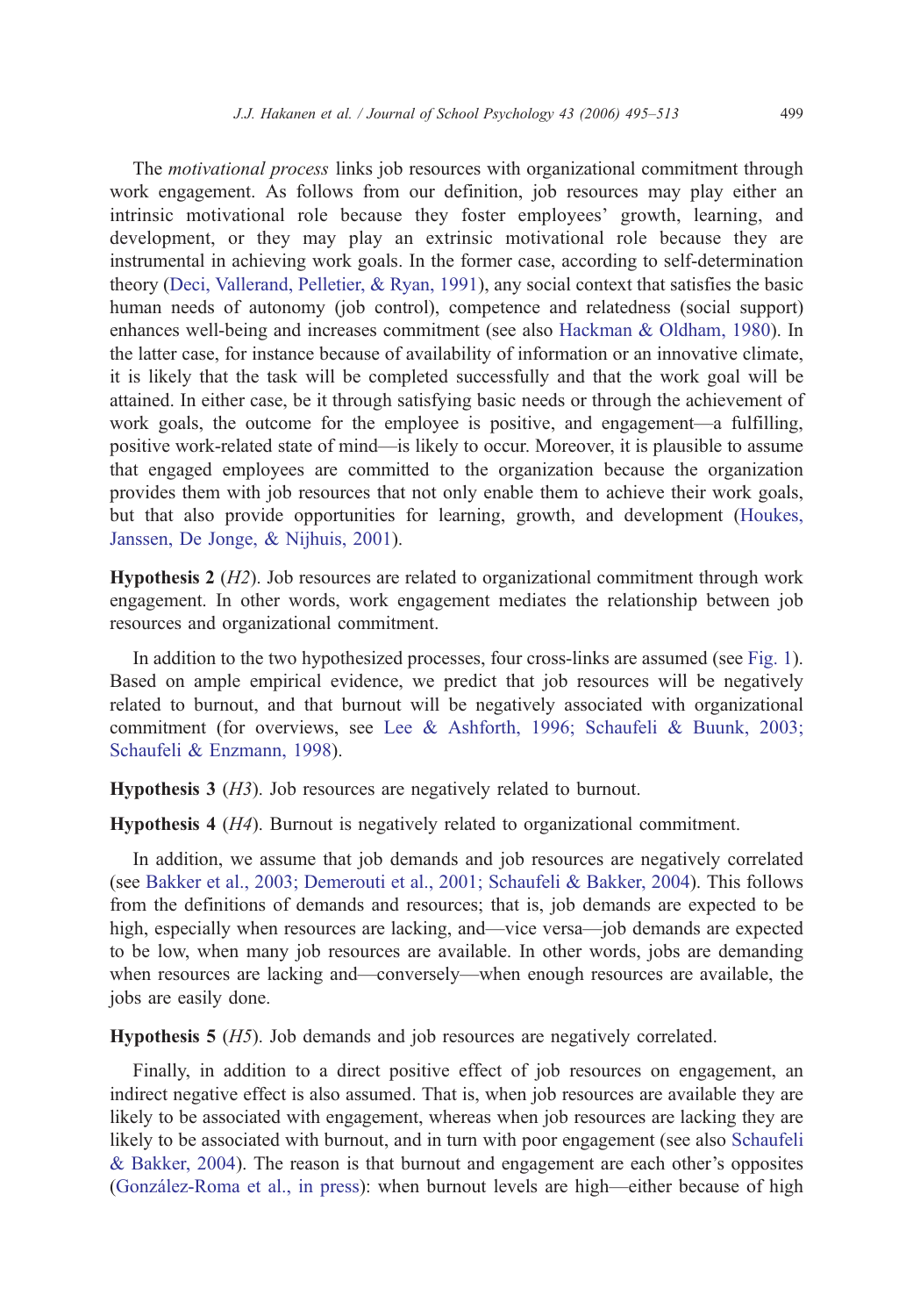demands or because of lacking resources – this is associated with low levels of engagement.

Hypothesis 6 (H6). Job resources are related to work engagement through burnout. In other words, burnout partly mediates the relationship between job resources and work engagement.

#### Method

### Participants and procedure

A questionnaire was delivered to all teachers of the Education Department of Helsinki, Finland. Teachers ( $N=2038$ ) from nearly 200 elementary ( $n=843$ ), lower secondary  $(n=497)$ , upper secondary  $(n=278)$ , or vocational schools  $(n=217)$  returned the questionnaire anonymously in a prepaid envelope to the principal researcher at the Finnish Institute of Occupational Health. Unfortunately, there was no possibility to send reminders to those not responding to the questionnaire. The response rate was 52%. Most participants were female (79%): 4% of the teachers were younger than 25 years old, 30% were between 26 and 35 years, 25% between 36 and 45 years, 27% between 46 and 55 years, and 14% were over 55 years of age. The mean job tenure as a teacher was 13.5 years  $(S.D. = 10.1)$ . About 63% of the sample had a permanent job, and 37% had a fixed-term contract. On average, participants worked  $36.6$  h per week (S.D. = 8.9).

#### Measurement instruments

Burnout was measured with the Maslach Burnout Inventory–General Scale (MBI– GS; [Schaufeli, Leiter, Maslach, & Jackson, 1996\)](#page-18-0). The factorial validity of the MBI– GS has been confirmed across occupational groups and across nations ([Schutte,](#page-18-0) Toppinen, Kalimo, & Schaufeli, 2000). We used the two scales measuring the core dimensions of burnout, namely exhaustion and cynicism. Both scales consist of five items. Example items are "I feel used up at the end of a working day" (exhaustion), and "I doubt the significance of my work" (cynicism). All items were scored on a seven-point rating scale, ranging from 0 ("never") to 6 ("daily" The internal consistencies (Cronbach's  $\alpha$ ) of both scales were good: .90 for exhaustion, and .85 for cynicism.

Work Engagement was assessed with the Utrecht Work Engagement Scale (UWES; [Schaufeli et al., 2002\)](#page-18-0). The factorial validity of the Finnish version of the UWES has been demonstrated in previous research ([Hakanen, 2002\)](#page-16-0). In addition, previous studies carried out in other countries have shown that the UWES has satisfactory psychometric properties ([Schaufeli et al., 2002\)](#page-18-0). We used the two scales assessing vigor (six items) and dedication (five items) to assess the core dimensions of engagement. Example items are "When I get up in the morning, I feel like going to work" (vigor), and  $\lq$  am enthusiastic about my work" (dedication). The engagement items were similarly scored as the items of the MBI– GS. Cronbach's  $\alpha$  was .80 for vigor, and .86 for dedication.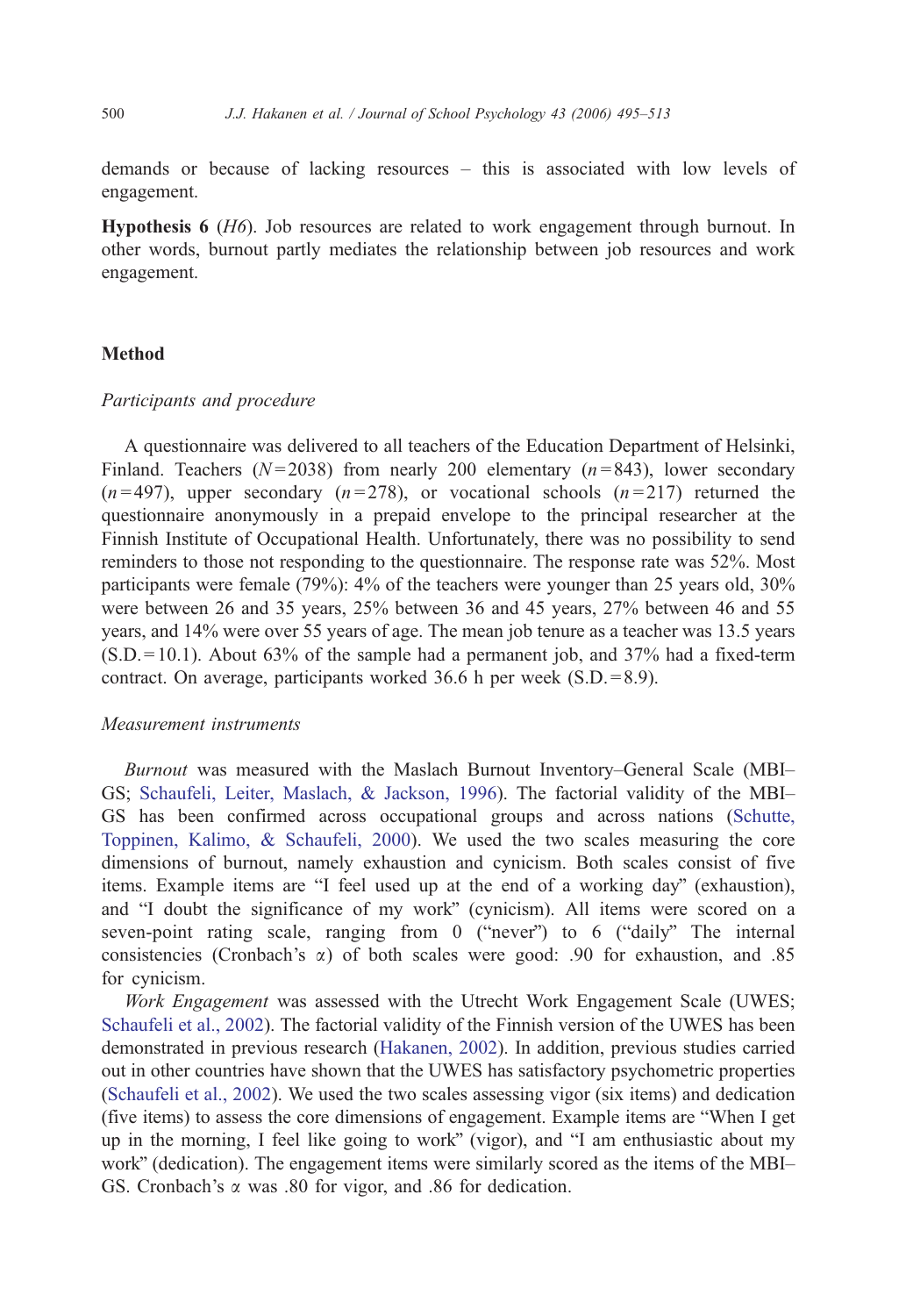Job Demands and Resources were basically assessed with the Healthy Organization Questionnaire (HOB), a well-validated questionnaire that is widely used in Finnish organizations (Lindström, Hottinen, Kivimäki, & Länsisalmi, 1997). The instrument has also been translated into several languages, and used in many multinational organizations in Finland and elsewhere (Lindström, 1997). Three job demands (pupil misbehavior, work overload, and physical work environment) and five job resources (job control, supervisor support, information, social climate, and innovative climate) were measured. Only pupil misbehavior was measured with a separate six-item scale adapted from [Kyriacou and](#page-17-0) Sutcliffe  $(1978)$ . An example item is "As a teacher, how great a source of stress for you is the pupils' lack of respect for teachers?"  $(\alpha = .90)$ . Examples of other job demand items are "How often do you feel pressure with unfinished work tasks?" (work overload; three items,  $\alpha = .77$ ), and "How much do the following things bother you in your work: quality of inner air?" (*unfavorable physical work environment*; five items,  $\alpha = .71$ ).

The five job resources were assessed with three questions each: for example, "To what extent are you able to influence matters related to the work in your job?" (*job control*;  $\alpha$  = .77); "Does your supervisor provide help and support when needed?" (supervisor support;  $\alpha = .85$ ; "Do you think that the management shares enough job-related information with the personnel in your organization?" (*information*;  $\alpha = .83$ ); "Do you think the social climate in your workplace is comfortable and relaxed?" (social climate;  $\alpha$  =.87); and "In our organization we continuously make improvements concerning our jobs" (innovative climate;  $\alpha = .79$ ). All the HOB items that were used to assess job demands and resources were scored on a five-point scale, ranging from 1 ("hardly ever") to  $5$  ("very often").

Ill health was assessed with two questions. Self-rated health was measured with the question "How do you rate your health compared with your age peers?"  $(1 = \text{``much worse''},$  $5 =$ "much better"). In several studies self-rated health has been closely related to psychological and somatic complaints, but it has also proved to be a powerful predictor of objective measures of health and even mortality ([Idler & Benyamini, 1997; Manderbacka,](#page-17-0) Lahelma, & Martikainen, 1998).

Following [Tuomi, Ilmarinen, Martikainen, Aalto, and Klockars \(1997\),](#page-18-0) work ability was assessed with one question that could be answered using a scale from 0 to 10: "Assume that your work ability at its best has had a value of 10. How many points would you give your current work ability? (0 means that currently you cannot work at all)". This work ability item is part of the Work Ability Index, which has been shown to be a valid measure and which has been translated into 19 languages ([Ilmarinen & Tuomi, 2004;](#page-17-0) Tuomi, Ilmarinen, Seitsamo, et al., 1997). The single item has been widely used in Finnish work-life and health surveys.

Organizational commitment was measured with two items assessed on a five-point scale (1="totally disagree", 5="totally agree"). An example item is "I'm willing to put serious effort into furthering the basic mission of my organization". Cronbach's  $\alpha$  was .65.

#### Analyses

In order to test all six hypotheses simultaneously, structural equation modeling (SEM) techniques were employed using the AMOS software package ([Arbuckle & Wothke,](#page-15-0)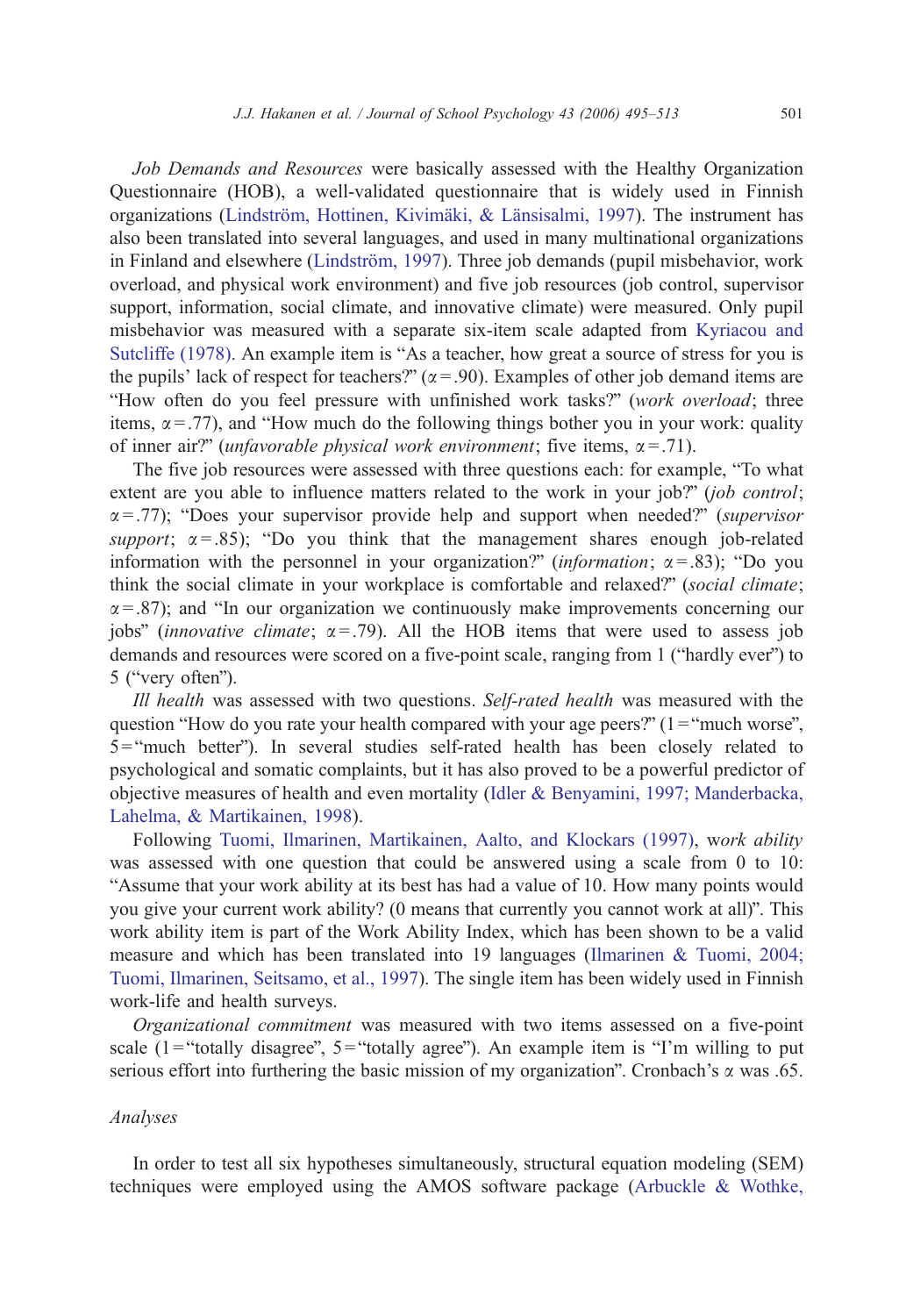1999). The maximum likelihood method of estimation was used and the input for each analysis was the covariance matrix of the items or the scale scores. The latent job demands variable was indicated by pupil misbehavior, quantitative workload, and unfavorable physical work environment. The latent job resources variable was indicated by job control (a task-level job resource), social climate and supervisor support (social-level job resources), and information and innovative climate (organization-level job resources). Burnout was indicated by exhaustion and cynicism, whereas work engagement was indicated by vigor and dedication. The two outcomes, ill health and organizational commitment, both had two single-item indicators.

Model modifications are often needed in structural equation modeling in order to increase the fit of the model to the data. However, model respecification increases the risk of change capitalization and thus threatens the validity of the study ([MacCallum,](#page-18-0) Roznowski, & Necowitz, 1992). In order to counteract this risk, the sample was randomly split into two groups of equal size. The hypothesized model (as displayed in [Fig. 1\)](#page-2-0) was fitted to the data of the first group of teachers, and after that cross-validated in the second group.

To test the hypotheses, several nested models were compared by means of the Chisquare difference test (Jöreskog & Sörbom, 1986). In addition, the Goodness-of-Fit Index (GFI), the Root Mean Square Error of Approximation (RMSEA), the Comparative Fit Index (CFI), the Normed Fit Index (NFI), and the Tucker–Lewis Index (TLI) were assessed. Values of the RMSEA of about .05 or less would indicate a close fit, whereas values smaller than .08 are still indicative of an acceptable fit, and values greater than 0.1 should lead to model rejection ([Cudeck & Browne, 1993\)](#page-16-0). For the other indices, as a rule of thumb, values greater than .90 are considered to indicate a good fit ([Hoyle, 1995\)](#page-17-0).

Several previous studies have shown that teacher burnout may be related to particular demographic variables, such as gender and age ([Friedman, 1991; Greenglass, Burke, &](#page-16-0) Ondrack, 1990), and to work-related factors, including teaching experience ([Friedman,](#page-16-0) 1991). Therefore, we also conducted post hoc tests for our final structural model using the multigroup method for the following comparisons: (1) men versus women, (2) those under age 45 versus those over age 45, (3) those with a permanent contract versus a fixed-term contract, and (4) those with job tenure less than 10 years versus those with tenure over 10 years. However, no significant differences in model fit were found between these groups. In addition, since our study included teachers employed in elementary, lower, and upper secondary as well as vocational schools, we also used the multiple group method to compare the model fit according to the school type. Again, there were no differences in the model fit.

## **Results**

## Descriptive statistics

The means, standard deviations, and intercorrelations of all study variables are presented for the two random groups of teachers separately in [Table 1.](#page-8-0) All the significant relationships between the variables were in the expected direction. Job demands were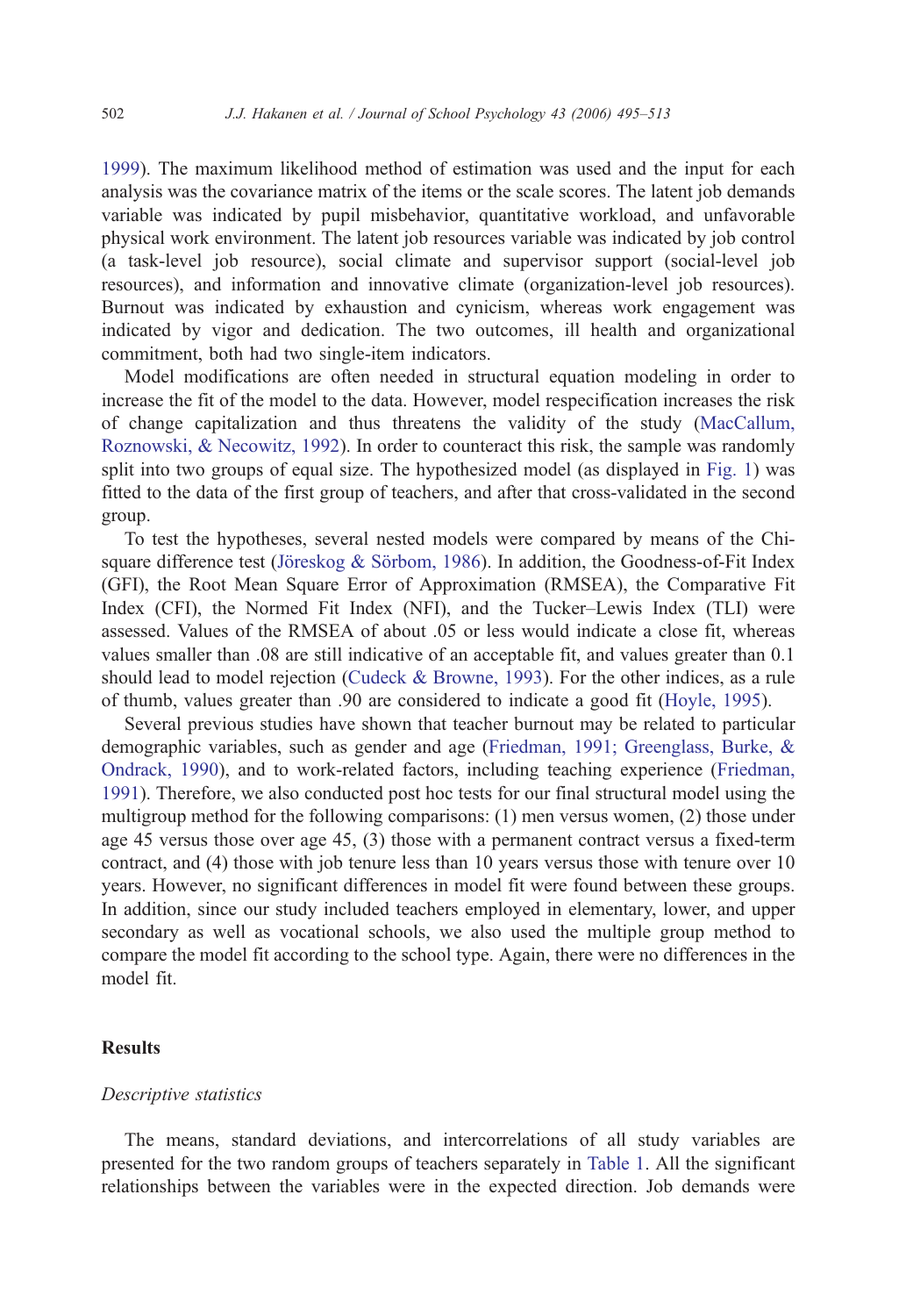<span id="page-8-0"></span>Table 1Descriptive statistics and inter-correlations of the study variables in two randomized teacher groups, total  $N = 2038$ 

|                                  | $\alpha$                 |                 | Means Means S.D.                    |      | S.D. |        | $\overline{2}$           | 3                        | $\overline{4}$                      | 5                        | 6                        | 7                                  | 8   | 9                               | 10     | 11                                  | 12                       | 13  | 14                       | 15     |
|----------------------------------|--------------------------|-----------------|-------------------------------------|------|------|--------|--------------------------|--------------------------|-------------------------------------|--------------------------|--------------------------|------------------------------------|-----|---------------------------------|--------|-------------------------------------|--------------------------|-----|--------------------------|--------|
|                                  |                          |                 | in $G_1$ in $G_2$ in $G_1$ in $G_2$ |      |      |        |                          |                          |                                     |                          |                          |                                    |     |                                 |        |                                     |                          |     |                          |        |
| Job Demands and Resources        |                          |                 |                                     |      |      |        |                          |                          |                                     |                          |                          |                                    |     |                                 |        |                                     |                          |     |                          |        |
| 1. Pupil misbehavior             |                          | $.90\quad 3.05$ | 3.12                                | 0.98 | 0.96 |        | .24                      | .40 <sub>1</sub>         | $-.13$ $-.03$ $-.02$ $-.02$ $-.06$  |                          |                          |                                    |     | .33                             |        | $.34 - .21 - .23 - .11 - .16 - .15$ |                          |     |                          |        |
| 2. Workload                      |                          | .77 3.59        | 3.54                                | 0.86 | 0.89 | .17    | $\overline{\phantom{0}}$ |                          | $.30 - .32 - .13 - .18 - .15 - .06$ |                          |                          |                                    |     | .44                             |        | $.26 - .19 - .14 - .21 - .27 - .07$ |                          |     |                          |        |
| 3. Physical work<br>environment  |                          | .71 2.77        | 2.74                                | 0.76 | 0.75 | .38    | .25                      | $\overline{\phantom{0}}$ |                                     |                          |                          | $-.25$ $-.24$ $-.23$ $-.21$ $-.18$ |     | .32                             | .29    | $-.19$ $-.21$ $-.09$ $-.26$ $-.19$  |                          |     |                          |        |
| 4. Job control                   |                          | .77 3.37        | 3.46                                | 0.79 | 0.81 |        | $-.07$ $-.28$ $-.20$     |                          | $\overline{\phantom{m}}$            | .28                      | .30                      | .34                                |     | $.26 - .32 - .28$               |        | .23                                 | .28                      | .19 | .29                      | .23    |
| 5. Supervisory support           | .85                      | 3.05            | 3.11                                | 1.03 | 1.00 | $-.02$ | $-.07-.17$               |                          | .34                                 | $\overline{\phantom{0}}$ | .52                      | .59                                | .58 | $-.16 - .22$                    |        | .21                                 | .22                      | .06 | .22                      | .26    |
| 6. Information                   |                          | .83 3.54        | 3.59                                | 0.70 | 0.67 |        | $-.04$ $-.19$ $-.19$     |                          | .29                                 | .51                      | $\overline{\phantom{a}}$ | .55                                |     | $.54 - .22$                     | $-.25$ | .22                                 | .21                      | .14 | .26                      | .27    |
| 7. Social climate                | .87                      | 3.61            | 3.71                                | 0.95 | 0.95 |        | $.04 - .14 - .13$        |                          | .33                                 | .57                      | .58                      | $\overline{\phantom{0}}$           | .63 | $-.26 - .31$                    |        | .20                                 | .24                      | .11 | .29                      | .28    |
| 8. Innovative climate            |                          | .79 3.15        | 3.19                                | 0.75 | 0.75 |        | $-.03$ $-.00$ $-.12$     |                          | .21                                 | .59                      | .48                      | .58                                | $-$ | $-.14 - .23$                    |        | .21                                 | .25                      | .07 | .21                      | .30    |
| Well-being                       |                          |                 |                                     |      |      |        |                          |                          |                                     |                          |                          |                                    |     |                                 |        |                                     |                          |     |                          |        |
| 9. Exhaustion                    |                          | $.90\quad2.10$  | 2.01                                | 1.38 | 1.35 | .28    | .44                      | .24                      | $-.29$ $-.19$ $-.24$ $-.24$ $-.12$  |                          |                          |                                    |     | $\hspace{0.1mm}-\hspace{0.1mm}$ |        | $.66 - .37 - .40 - .27 - .47 - .28$ |                          |     |                          |        |
| 10. Cynicism                     | .85                      | 1.73            | 1.62                                | 1.36 | 1.35 | .29    | .26                      | .25                      | $-.25$ $-.31$ $-.29$ $-.36$ $-.26$  |                          |                          |                                    |     | $.64 -$                         |        | $-.44$                              | $-.55 - .21 - .49$       |     |                          | $-.42$ |
| 11. Vigor                        | .80                      | 4.50            | 4.53                                | 1.00 | 0.98 | $-.20$ | $-.18$                   | $-.18$                   | .26                                 | .18                      | .23                      | .20 <sub>2</sub>                   | .18 | $-.37$                          | $-.43$ | $\overline{\phantom{0}}$            | .76                      | .29 | .39                      | .41    |
| 12. Dedication                   | .86                      | 4.71            | 4.72                                | 1.14 | 1.10 | $-.27$ | $-.16 - .20$             |                          | .27                                 | .24                      | .27                      | .25                                | .25 | $-.37$                          | $-.54$ | .76                                 | $\overline{\phantom{0}}$ | .20 | .36                      | .50    |
| Health and commitment            |                          |                 |                                     |      |      |        |                          |                          |                                     |                          |                          |                                    |     |                                 |        |                                     |                          |     |                          |        |
| 13. Self-rated health            | $\overline{\phantom{m}}$ | 3.33            | 3.32                                | 0.78 | 0.74 |        | $-.06$ $-.19$ $-.07$     |                          | .18                                 | .06                      | .06                      | .06                                | .01 | $-.29$                          | $-.17$ | .25                                 | .19                      |     | .43                      | .08    |
| 14. Work ability                 | $\overline{\phantom{0}}$ | 8.25            | 8.36                                | 1.45 | 1.37 |        | $-.15$ $-.15$ $-.20$     |                          | .21                                 | .15                      | .19                      | .19                                |     | $.14 - .46$                     | $-.44$ | .43                                 | .40                      | .36 | $\overline{\phantom{m}}$ | .26    |
| 15. Organizational<br>commitment | .65                      | 4.28            | 4.31                                | 0.63 | 0.61 | $-.19$ | $-.05 - .14$             |                          | .16                                 | .24                      | .26                      | .25                                | .22 | $-.29$                          | $-.45$ | .42                                 | .47                      | .07 | .33                      |        |

The inter-correlations of the study variables are presented below the diagonal for the first teacher group (model specification group) and above the diagonal for the second teacher group (cross-validation group). Correlations between 0.07 and 0.08 are statistically significant,  $p < 0.05$ ; correlations between 0.09 and 0.11 are statistically significant,  $p < 01$ ; correlations  $\geq 0.12$  are statistically significant,  $p < 0.01$ .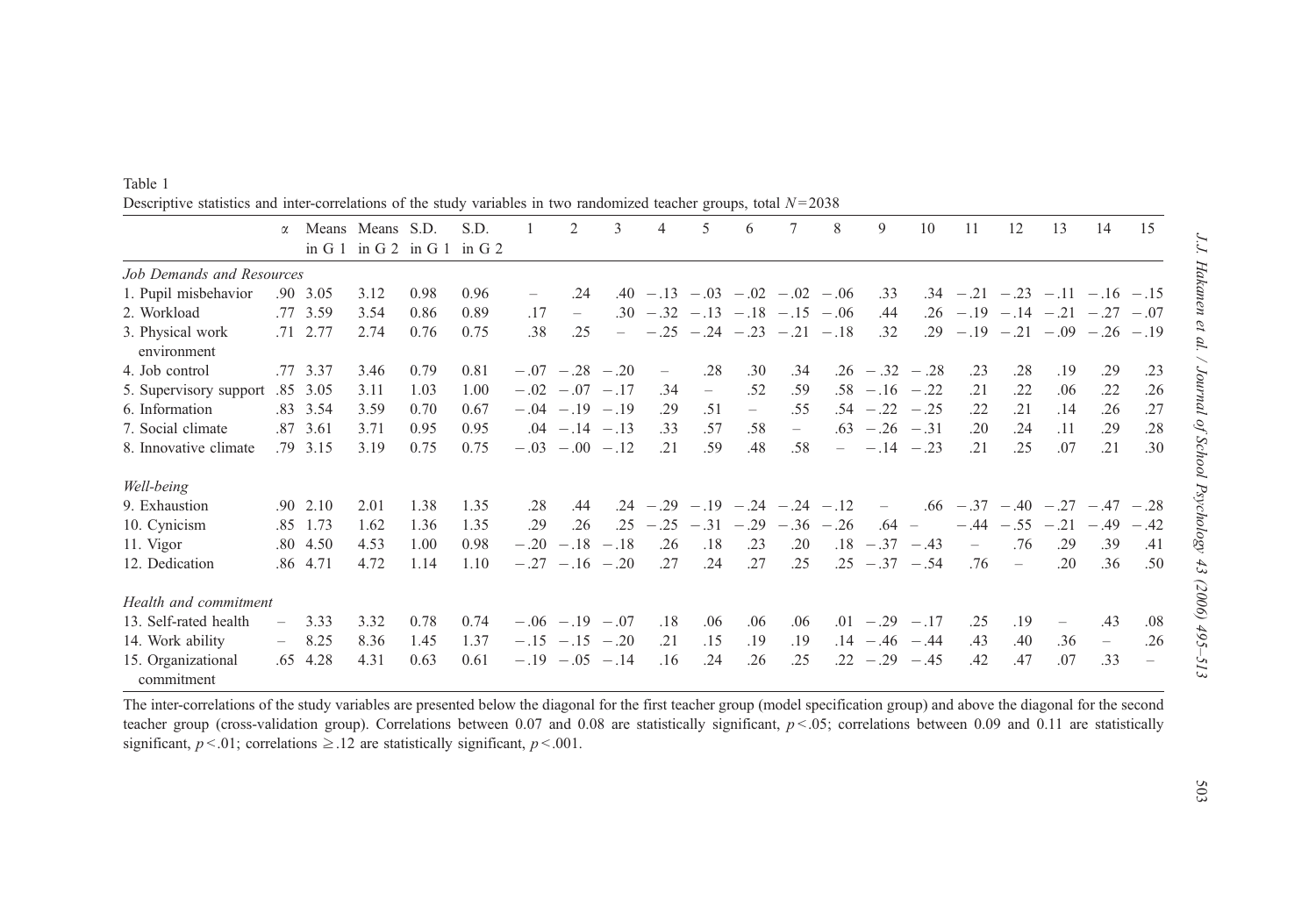<span id="page-9-0"></span>positively related to burnout and ill health, whereas job resources were positively related to engagement and organizational commitment, and negatively related to burnout. In addition, burnout symptoms were negatively related to organizational commitment and positively related to ill health, whereas engagement was positively associated with organizational commitment.

#### Test of the Job Demands–Resources Model

The hypothesized model was fitted to the data for the first random group of teachers  $(N=1019)$ . As can be seen from the first row of Table 2, the proposed model (M1) fits reasonably well to the data. Although the fit is not perfect, the RMSEA meets the satisfactory criterion of .08, and the CFI, NFI, and TLI approach the criterion value of .90.

In the next series of analyses, we tested the mediating roles of burnout (H1) and work engagement (H2). First, we assessed the direct effects model  $(M2_{\text{dir}})$ , in which job demands and job resources are assumed to have direct effects on ill health and organizational commitment, respectively. M2<sub>dir</sub> does not include burnout and engagement. The standardized coefficient of the direct path from job demands to ill health was .39  $(p<.001)$ , and the coefficient of the direct path from job resources to organizational commitment had an identical value of .39 ( $p < .001$ ). This shows that there were significant relationships between the predictors and the outcomes, a prerequisite for mediation to exist ([Baron & Kenny, 1986\)](#page-16-0). In the second step, we compared the full

|                   | Model description        | $\chi^2$ | df  | GFI     | <b>CFI</b>               | NFI | TLI | RMSEA (CI and sig. $a$ )     |
|-------------------|--------------------------|----------|-----|---------|--------------------------|-----|-----|------------------------------|
| M1                | Hypothesized model       | 648.30   | 96  | .91     | .89                      | .88 | .86 | .08 $(.073 - .085; p = .00)$ |
| $M2_{\text{dir}}$ | Direct effects model     | 376.04   | 51  | .94     | .87                      | .86 | .84 | .08 $(.075-.091; p=.00)$     |
|                   | (without burnout and     |          |     |         |                          |     |     |                              |
|                   | engagement as            |          |     |         |                          |     |     |                              |
|                   | mediators)               |          |     |         |                          |     |     |                              |
| $M2_{\text{par}}$ | Partial mediation model  | 644.25   | 94  | .91     | .89                      | .88 | .86 | .08 $(.074-.086; p=.00)$     |
| M <sub>0</sub>    | Null Model               | 5195.07  | 120 | .45     | $\overline{\phantom{a}}$ |     |     | .21 (.209–.219; $p = .00$ )  |
| $\rm M3_{cross1}$ | Cross-validation by      | 597.11   | 96  | .92     | .91                      | .89 | .88 | .08 $(.070-.081; p=.00)$     |
|                   | fitting the model to     |          |     |         |                          |     |     |                              |
|                   | Group 2                  |          |     |         |                          |     |     |                              |
| M <sub>0</sub>    | Null Model               | 5494.87  | 120 | .43     |                          |     |     | .22 (.215–.225; $p = .00$ )  |
| $M3_{cross2}$     | Cross-validation by      | 1252.06  | 200 | .92     | .90                      | .88 | .88 | .05 (.051–.056; $p = .02$ )  |
|                   | constraining regression  |          |     |         |                          |     |     |                              |
|                   | paths between latent     |          |     |         |                          |     |     |                              |
|                   | variables to be equal in |          |     |         |                          |     |     |                              |
|                   | two teacher groups       |          |     |         |                          |     |     |                              |
| $\rm M3_{cross3}$ | $M3cross2 + factor$      | 1258.33  | 210 | .92 .90 |                          | .88 | .89 | .05 $(.049-.055; p=.11)$     |
|                   | loadings constrained to  |          |     |         |                          |     |     |                              |
|                   | be equal in two teacher  |          |     |         |                          |     |     |                              |
|                   | groups                   |          |     |         |                          |     |     |                              |
| M <sub>0</sub>    | Null Model               | 10689.95 | 240 | .44     |                          |     |     | .15 $(.151-.156; p=.00)$     |

Table 2

Fit indices of the structural equation models in two teacher groups; model specification group ( $N_1$ = 1019) and cross-validation group  $(N_2= 1019)$ 

<sup>a</sup> CI=90% confidential limits (for testing RMSEA $\leq$ .05).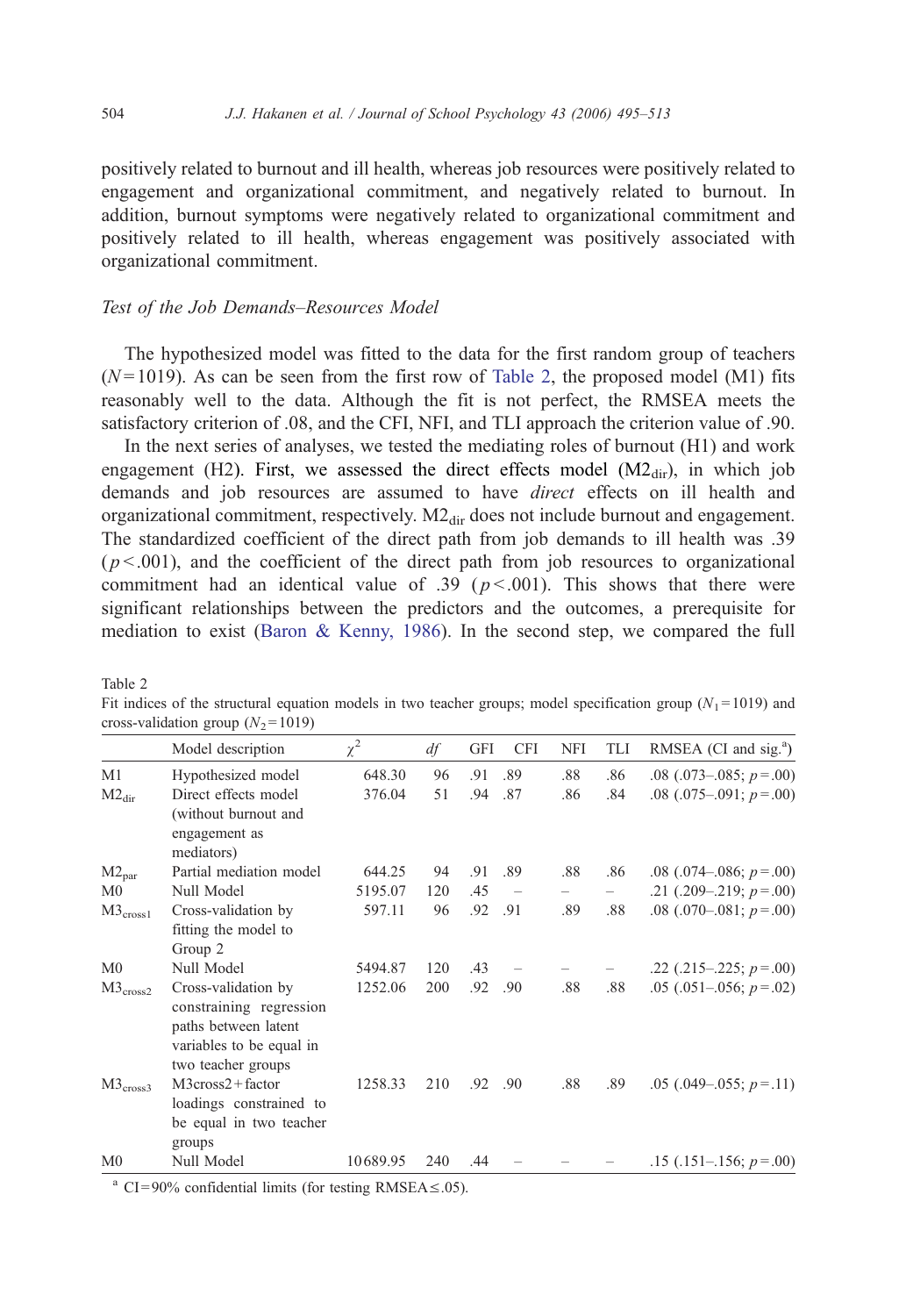<span id="page-10-0"></span>

Fig. 2. Constrained parameter estimates (maximum likelihood estimates) of the final, cross-validated model in two teacher groups ( $N_1$ = 1019 and  $N_2$ = 1019).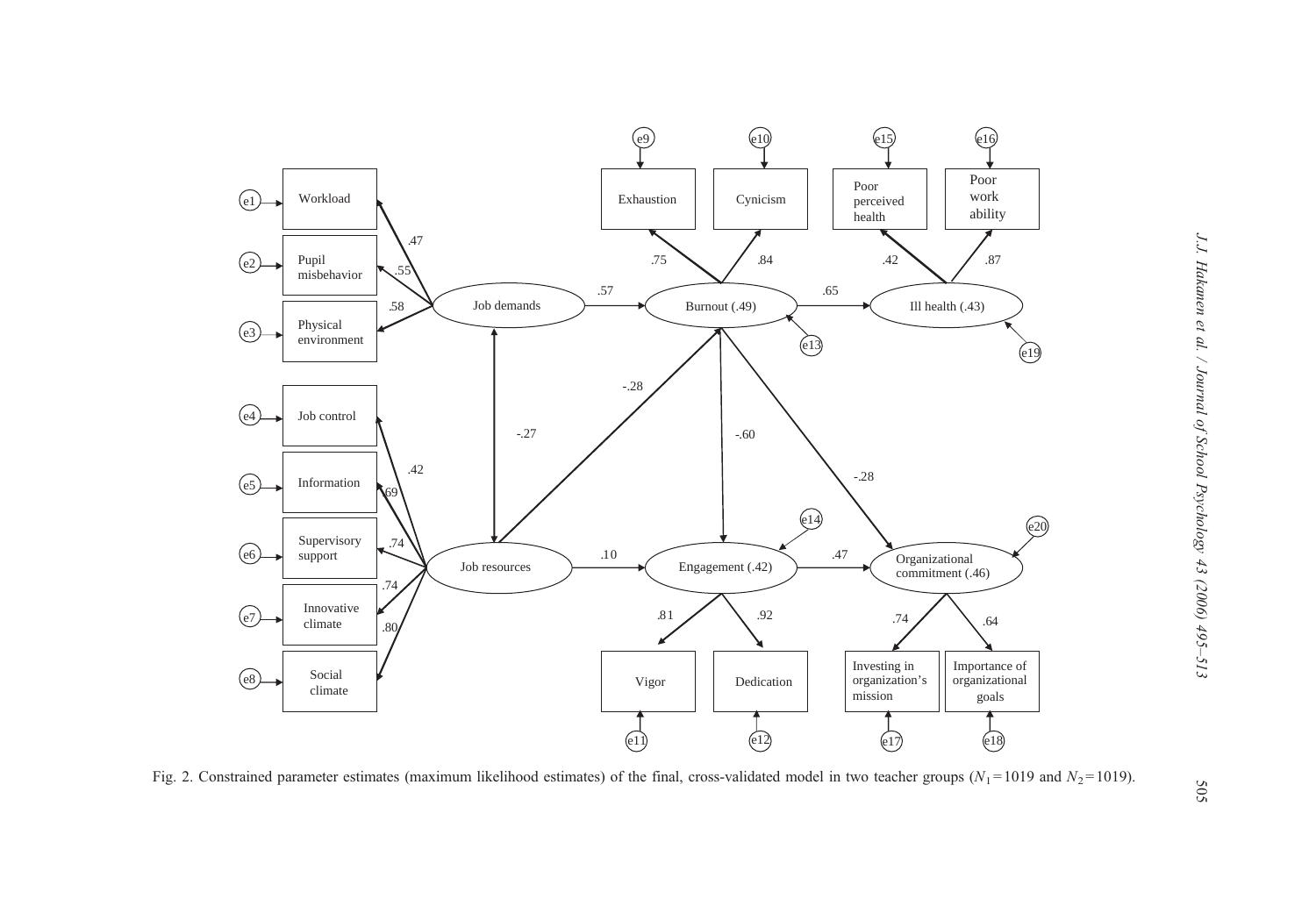mediation model (M1) with the partial mediation model ( $M2<sub>par</sub>$ ), including the *direct* paths from job demands to ill health and from job resources to organizational commitment as well. The results showed that these additional paths did *not* improve the model fit  $(\Delta \chi^2(2)=4.05, p=.13)$ . Consistent with this finding, inspection of the AMOS-output revealed that the path from job demands to ill health was nonsignificant ( $\beta$  = .05), whereas the direct path from job resources to organizational commitment was marginal ( $\beta$  = .09,  $p = .045$ ). Thus, the results of the analyses of the data for the first random group of teachers confirm that burnout mediates the relationship between job demands and ill health (cf. H1), and that work engagement mediates the relationship between job resources and organizational commitment (cf. H2).

### Cross-validation

The final step in the analyses was to cross-validate the findings for the first random group of teachers in the second group of teachers. More specifically, we first tested the proposed JD–R model (M1) in the second group of teachers and allowed the parameter estimates to vary freely  $(M3_{cross1})$ . Again, for this second group the fit indices were acceptable and even slightly better than those for the first group of teachers (see [Table 2\)](#page-9-0). Furthermore, the largest difference between the standardized path coefficients for the two groups was only  $.10$  ( $-.33$  in the first group vs.  $-.23$  in the second group for the path between job resources and burnout), thus showing the similarity of the model associations for both groups.

In the second step of the cross-validation, we performed multiple group analyses. The regression paths between the latent variables in our model were constrained to be equal for both groups. This constrained model  $(M3_{cross2})$  was compared with the free model, in which the parameter estimates were allowed to vary freely in both groups. The Chi-square difference test showed that there were no significant differences between the groups  $(\Delta \chi^2(8) = 6.65, p = .58)$ . This means that our hypothetical model fits equally well to the data for both samples.

Finally, in addition to constraining the regression paths between the latent variables, the factor loadings were constrained to be equal for both groups  $(M3<sub>cross3</sub>)$ , and this model was compared with the free model. A model comparison showed that the factor loadings were invariant across the two groups as well  $(\Delta \chi^2(18) = 12.92, p = .80)$ .

Taken together, these findings lend support for the proposed JD–R model. The hypothesized model was confirmed and could be cross-validated in two samples of teachers. The results of the final, constrained model  $(M3<sub>cross3</sub>)$  are graphically displayed in [Fig. 2.](#page-10-0) Job demands are related to ill health through burnout (H1), whereas work engagement mediates the relationship between job resources and organizational commitment (H2). In addition, job resources and burnout are negatively related (H3), just like burnout and organizational commitment (H4). As expected, job demands and job resources are negatively associated as well (H5). Finally, burnout mediates the relationship between job resources and engagement (H6). The model explains somewhat more of the variance in burnout (49%) than in work engagement (42%). Finally, the model explains 43% of the variance in ill health, and 46% of the variance in organizational commitment.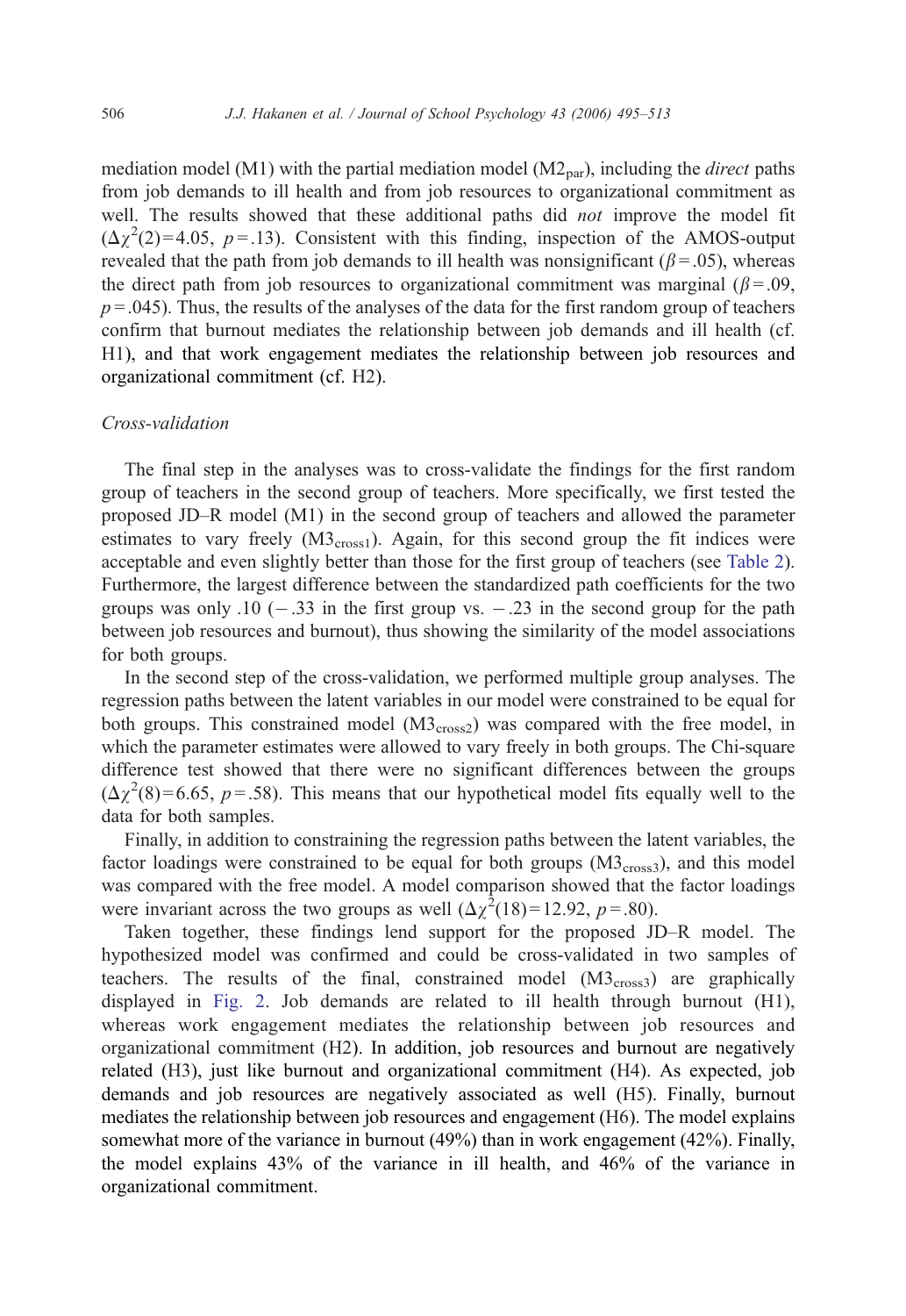# **Discussion**

The current study used the Job Demands–Resources (JD–R) Model ([Bakker et al.,](#page-15-0) 2003; Demerouti et al., 2001) to examine how teachers' working conditions are related through work-related well-being  $-$  i.e. through burnout and work engagement  $-$  to their health problems and to organizational commitment. More specifically, we predicted that teachers' job demands (pupil misbehavior, workload, and physical work environment) would predict ill health through their impact on burnout, and that teachers' job resources (job control, supervisory support, information, social climate, and innovativeness) would predict organizational commitment through work engagement. In addition, we hypothesized that job resources would be inversely related to burnout, and that burnout, in turn, would be inversely related to work engagement and to organizational commitment. Thus, in line with the positive psychology approach ([Luthans, 2002;](#page-17-0) Sheldon & King, 2001), we extended the focus on employee well-being to include not only stressors and threats to teachers' well-being, but positive aspects of teachers' work as well. In addition, this is one of the first studies testing the JD–R model outside The Netherlands, where the model was developed. Moreover, we were able to integrate and study simultaneously in one model many different general as well as profession-specific job demands and resources that are known from previous studies to influence teachers' well-being.

The results provide support for the JD–R model among a large sample of Finnish teachers. The alternative model, in which job demands have a direct relationship with ill health and job resources have a direct relationship with organizational commitment, did not fit better to the data than the proposed model. The statistical procedure we followed, i.e., where the results were first obtained for one half of the randomly split sample and then cross-validated with the other sample, underscores the robustness of our findings.

### Energetical and motivational processes

Taken together, our theoretical framework ([Demerouti et al., 2001; Schaufeli & Bakker,](#page-16-0) 2004) was successful in revealing two simultaneous underlying processes in teachers' work. The first process can be called "energetical", where job demands predict health problems through burnout. The second process can be called "motivational", in which job resources are important predictors of organizational commitment through work engagement. Interestingly, conceptually similar processes have been described in the teaching literature. [Rudow \(1999\)](#page-18-0) argued that teachers' cognitive and emotional workload may evoke chronic stress, over fatigue and finally burnout, which may lead to psychosomatic disorders and complaints as well as restrictions in pedagogical performance. Others ([Leithwood et al., 1999\)](#page-17-0) have suggested that schools can develop commitment to the collectively held goals of the organization by providing teachers opportunities to become increasingly competent and by developing shared decision-making possibilities (i.e., job resources). These job resources, in turn, encourage personal investment in the work and success of the organization, the antithesis of depersonalization. However, to our knowledge, this is the first time that the energetical and the motivational processes have been tested empirically among teachers.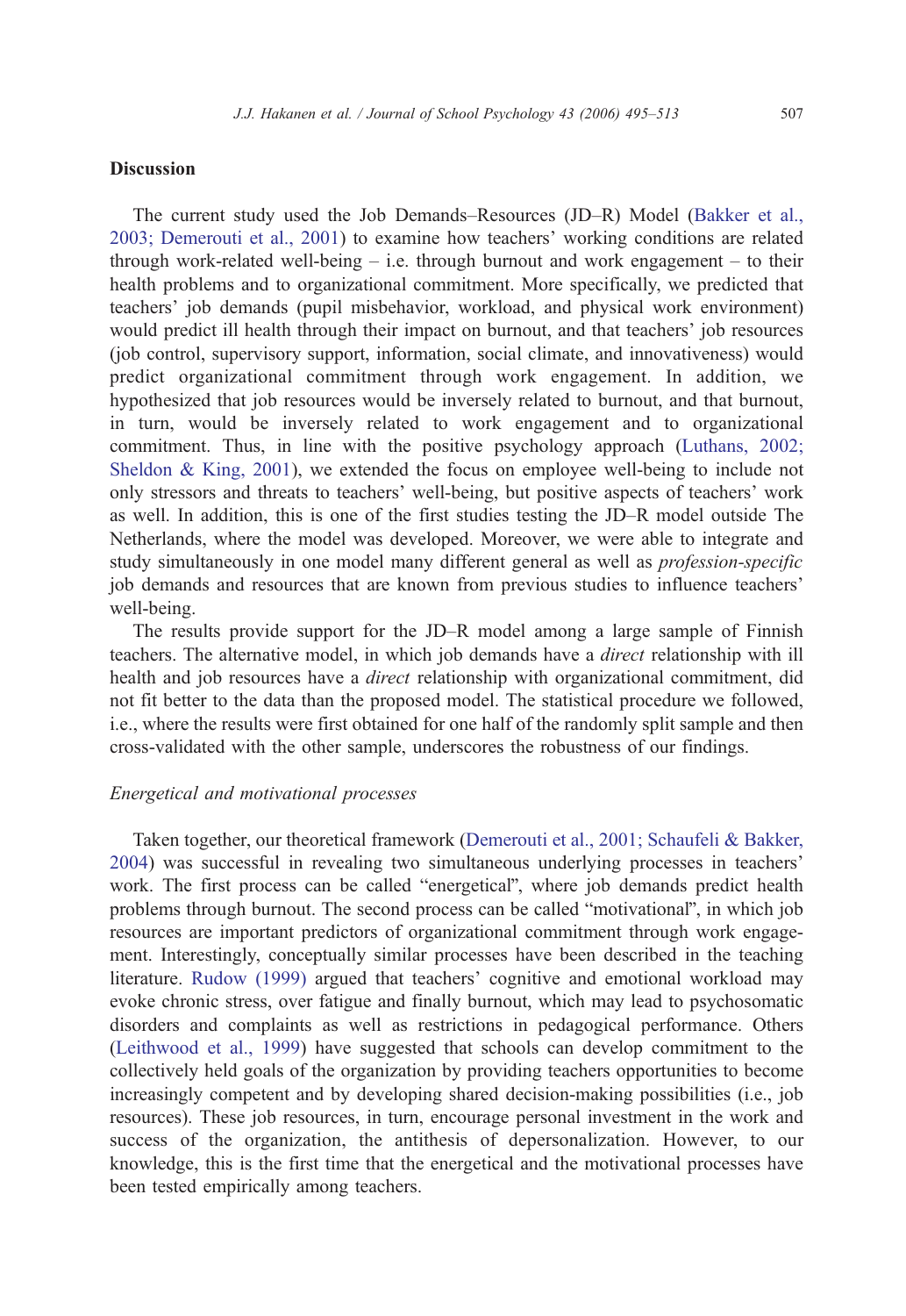The teaching profession is known for having many job demands ([Kyriacou & Sutcliffe,](#page-17-0) 1978; Travers & Cooper, 1996) which also in this study were strongly associated with burnout. In addition, our results emphasize the *dual role* of job resources. Teachers who are able to draw upon job resources like job control, supervisory support, and innovativeness may become more vigorous and dedicated, i.e., engaged in their work, and may feel stronger commitment. On the other hand, our findings show that lack of important job resources to meet the job demands may be associated with burnout, which may further undermine work engagement and lead to lower organizational commitment. Thus, the energetical and the motivational processes may also intertwine, since job resources and job demands are unlikely to exist completely independently ([Halbesleben &](#page-16-0) Buckley, 2004; Schaufeli & Bakker, 2004).

In all, these results among teachers replicate and expand previous findings gained using the JD–R model among other occupational groups. [Schaufeli and Bakker \(2004\)](#page-18-0) showed in their four-sample study that burnout mediated the relationship between job demands and health problems, whereas work engagement mediated the relationship between job resources and turnover intentions. In addition, the energy-driven process (i.e., job demands leading to job strain) has been found to predict absence duration among production personnel ([Bakker et al., 2003\)](#page-15-0) and (reduced) in-role performance among human service professionals ([Bakker, Demerouti, & Verbeke, 2004\)](#page-15-0). In contrast, in these studies, in line with the motivation-driven process, job resources predicted (reduced) absence frequency and (increased) extra-role performance.

The current results indicate that—among teachers–the energetical process is more prominent than the motivational process. One possible explanation for this finding is offered by conservation of resources theory (COR; [Hobfoll, 1989, 2001\)](#page-16-0). COR theory suggests that psychological strain occurs under one of three conditions: (1) when resources are threatened, (2) when resources are lost, and (3) when individuals invest resources and do not gain the anticipated level of return. Furthermore, loss of resources is assumed to be of primary importance compared with the option of gaining resources. This implies that employees are more sensitive to working conditions that translate into losses for them. Thus, according to COR theory, the energetical process as a loss process is expected to be more prominent than the gain process, i.e., the motivational process. The importance of resource loss is further underscored by the fact that poor job resources were directly associated with burnout and were indirectly associated with lower levels of work engagement.

### Study limitations and directions for future research

The current study has some limitations that should be mentioned. Most importantly, the findings come from a study of cross-sectional design. Therefore, although we have claimed to study processes in teachers' well-being, it is not possible to draw final conclusions about the causal relationships between the study variables. Longitudinal study designs are needed to examine the proposed processes. A second limitation is that all the data were based on self-reports. Objective indicators of health status and commitment to the job and the organization should be employed to rule out the potential effects of common method variance. Observer ratings have been successfully used to study working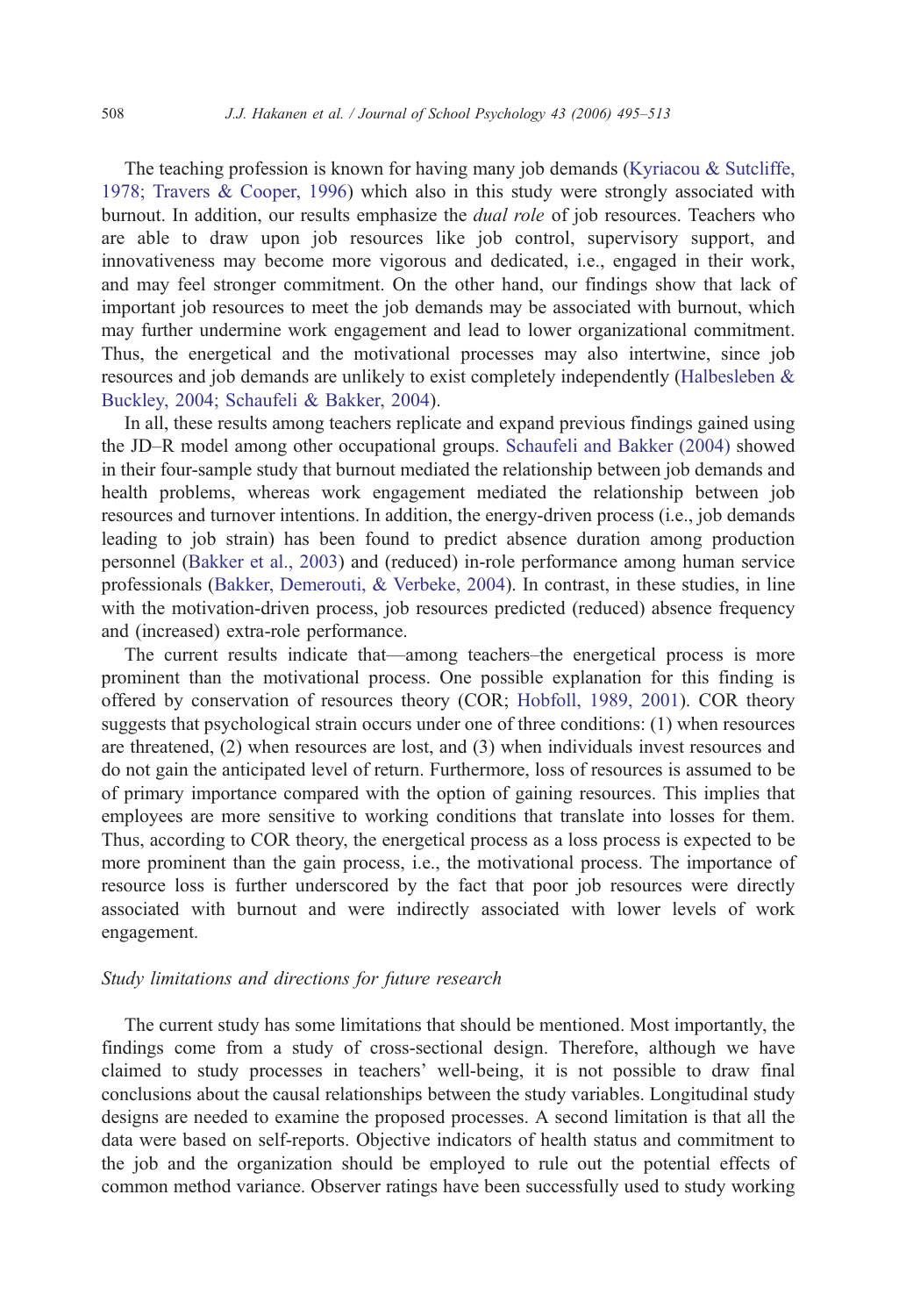conditions and their relationships with burnout ([Demerouti et al., 2001\)](#page-16-0). It would therefore be interesting for future studies to expand on the present study by testing the relationships between objective demands and resources on the one hand, and work engagement on the other. In addition, indicators of ill health in the structural equation models were single items. The reliability and the validity of single items are often difficult to show, but we used health items that have been previously validated and used in several epidemiological and occupational health studies.

The somewhat different natures of the variables measuring the two categories for working conditions of teachers may also partly explain the secondary importance of the motivational process compared with the energetical process observed in this study. The job demands in this study included emotional as well as physical stressors, which are mainly confronted in the "heart" of teachers' daily work, i.e., in the classroom. In contrast, most of the job resources we measured were *organizational* and out-of-theclassroom resources. We did not measure, for example, pupil-related emotional resources (e.g., rewarding pupil contacts). It is often stated that the main attractions of teaching are the intrinsic rewards that come from interacting with pupils and enjoying pupils' achievements ([Woods, 1999\)](#page-18-0). Job resources that would capture the positive aspects of daily teaching and interaction with pupils are needed in future studies to more thoroughly explore the motivational process of well-being among teachers. In this respect, the JD–R model is a very promising approach for the examination of working conditions and their impact, since it enables the incorporation of various kinds of work characteristics into one parsimonious model.

Finally, teaching is traditionally viewed as a profession with high initial commitment to the extent that teaching can be said to be a *calling* for many entering the profession. Although today's teachers have many different motives for working in the classroom, in the present study it was not possible to take into account individual differences, e.g., intrinsic motivation or strong feelings to work as a teacher ([Woods, 1999\)](#page-18-0). Prospective studies that follow up teachers from the start of their vocation through to becoming experienced professionals would be of utmost value.

#### Practical implications

Burnout and decreasing commitment have been regarded as major problems in teaching ([Borg & Riding, 1991; Rudow, 1999\)](#page-16-0). The Job Demands–Resources Model examined in this study addresses these issues, and furthermore, points out two options to foster teachers' well-being, health, and commitment. The results here suggest that efforts aiming at the reduction of job demands and the prevention of burnout should be of primary concern for schools and other organizations. The other important and parallel route consists of activities to increase job resources which potentially lead to higher levels of work engagement, lower levels of burnout, and stronger career commitment.

In reality, schools like any work environments include "givens" and "alterables" ([Cooley & Yovanoff, 1996\)](#page-16-0). "Givens" are things that are relatively inherent to the situation and not subject to much change except perhaps in the long term via large-scale systemic efforts. By contrast, "alterables" are characteristics that appear more alterable also in the short term. For teachers the typical "givens" are challenging pupil characteristics, material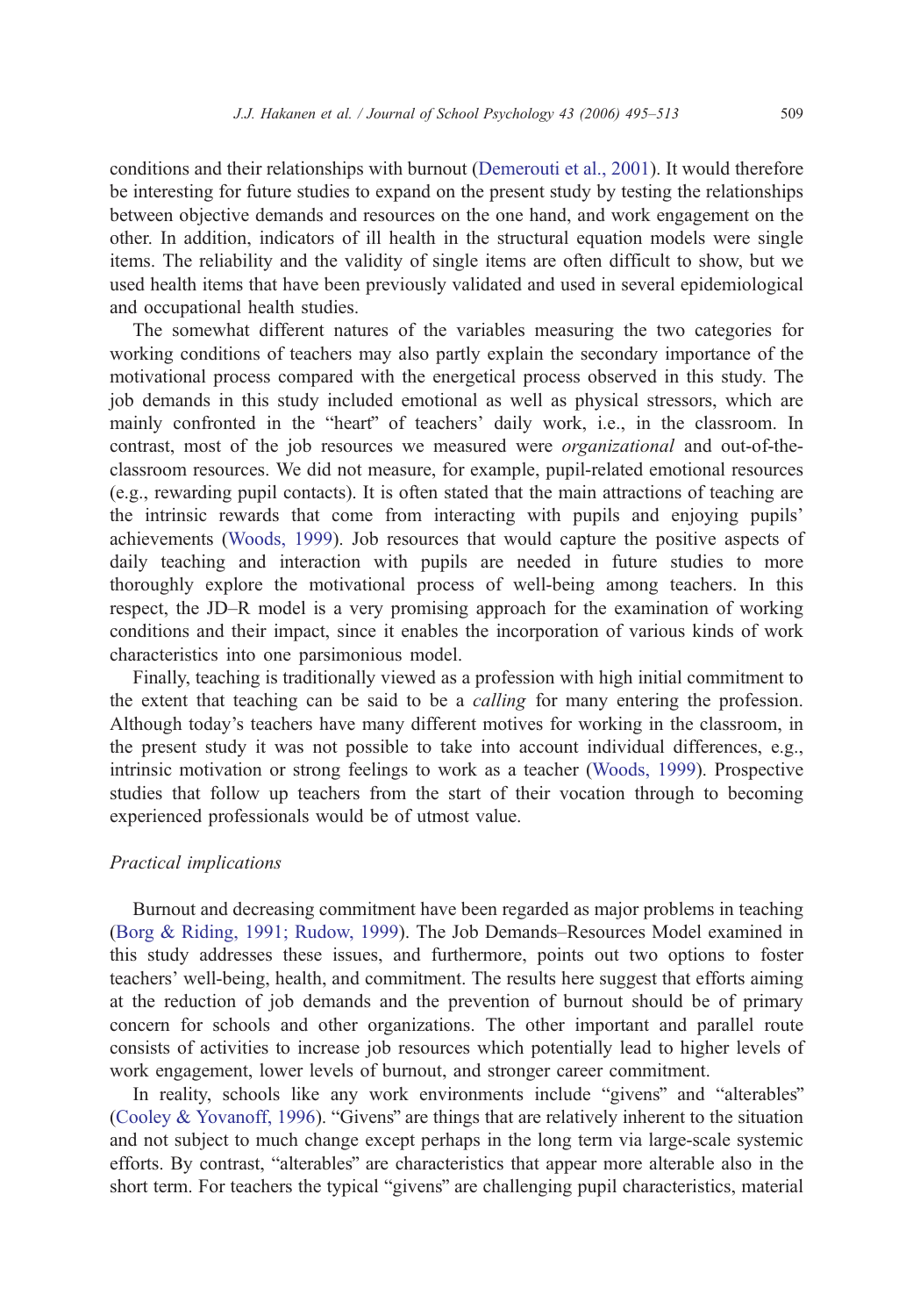<span id="page-15-0"></span>shortages, and job requirements, whereas "alterables" include collegial interactions, support, etc. ([Cooley & Yovanoff, 1996\)](#page-16-0).

From this perspective, job demands appear to be more like "givens" and job resources more like "alterables". Therefore, interventions to develop task-level, social, and organizational job resources seem to be a promising starting point for improvements at schools. The results of the current study, however, emphasize the need for interventions aiming at "givens", for example, facing the demanding nature of pupil interaction, reducing high workloads, and improving school environments.

Obviously, the best option is to apply organizational and individual interventions to simultaneously affect both processes examined in this study, i.e., the energetical and the motivational processes. For example, in Finland as well as in many other countries, there are novice teachers who leave the profession after a few years, and an even bigger problem is the early retirement of senior teachers. Enhancing job resources and preventing teachers from burning out, and thereby increasing teachers' job commitment, seems to be one promising approach in tackling the issue of attrition in teaching.

The results and conclusions of this study have been discussed in several seminars with the teachers, principals, and the administrative personnel involved in the study in order to make action plans for improving the working conditions of teachers and other staff at schools. One remarkable aspect of these seminars has been that since the teachers' perspective on their own working conditions and well-being has predominantly been focused on stress and strain, by enabling a shift towards the positive aspects of their work, e.g., the importance of job resources and engagement, encouraged responses have been generated. We believe that since the JD–R model comprehensively and dynamically captures both the well-known stressful aspects of teaching and the often less wellarticulated motivational and enjoyable potentials, the model can operate as a realistic and useful practical tool for schools to use to increase the well-being of teachers. Most importantly, healthy and engaged teachers are likely to perform and achieve educational goals better than their colleagues with burnout symptoms ([Guglielmi & Tatrow, 1998;](#page-16-0) Rudow, 1999). In addition, teachers exhibiting greater amounts of enthusiasm seem to be effective in mobilizing interest, energy, excitement, and curiosity among pupils (Bakker, 2005; Patrick, Hisley, & Kempler, 2000). We hope that our study has made a contribution to a better understanding of teachers' occupational well-being, and has brought new insights into human strengths and potentials in the teaching arena.

# References

Arbuckle, J. L., & Wothke, W. (1999). Amos 4.0 user's guide. Chicago: Smallwaters.

- Bakker, A. B. (2005). Flow among music teachers and their students: The crossover of peak experiences. Journal of Vocational Behavior, 66, 26 – 44.
- Bakker, A. B., Demerouti, E., de Boer, E., & Schaufeli, W. B. (2003). Job demands and job resources as predictors of absence duration and frequency. Journal of Vocational Behavior, 62, 341 – 356.
- Bakker, A. B., Demerouti, E., & Euwema, M. (2005). Job resources buffer the impact of job demands on burnout. Journal of Occupational Health Psychology, 10, 170-180.
- Bakker, A. B., Demerouti, E., & Verbeke, W. (2004). Using the Job Demands Resources Model to predict burnout and performance. Human Resource Management, 43, 83 – 104.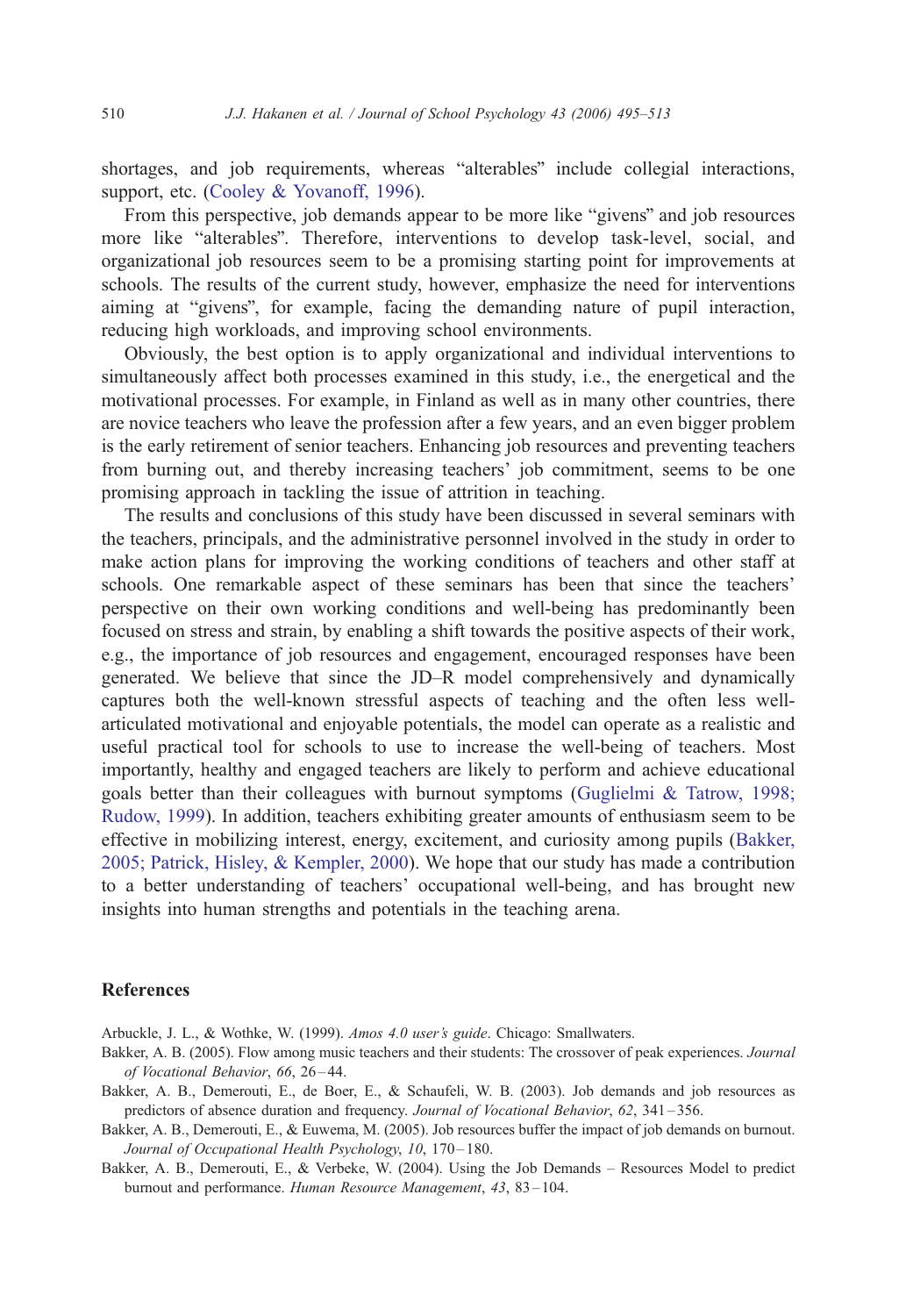- <span id="page-16-0"></span>Baron, R. M., & Kenny, D. A. (1986). The moderator–mediator variable distinction in social psychological research: Conceptual, strategic, and statistical considerations. Journal of Personality and Social Psychology, 51, 1173 – 1182.
- Borg, M. G., & Riding, R. J. (1991). Occupational stress and satisfaction in teaching. British Educational Research Journal, 17, 263 – 281.
- Boyle, G. J., Borg, M. G., Falzon, J. M., & Baglioni, A. J. (1995). A structural model of the dimensions of teacher stress. British Journal of Educational Psychology, 65, 49-67.
- Burke, R. J., & Greenglass, E. (1995). A longitudinal study of psychological burnout in teachers. Human Relations, 48, 187 – 202.
- Coladarci, T. (1992). Teachers' sense of efficacy and commitment to teaching. Journal of Experimental Education, 60, 323 – 337.
- Cooley, E., & Yovanoff, P. (1996). Supporting professionals-at-risk: Evaluating interventions to reduce burnout and improve retention of special educators. Exceptional Children, 62, 336–355.
- Cudeck, R., & Browne, M. W. (1993). Alternative ways of assessing model fit. In K. A. Bollen, & J. Scott Long (Eds.), Testing structural equation models (pp. 1-9). Newbury Park, CA: Sage.
- Deci, E. L., Vallerand, R. J., Pelletier, L. G., & Ryan, R. M. (1991). Motivation and education: The selfdetermination perspective. Educational Psychologist, 26, 325-346.
- Demerouti, E., Bakker, A. B., Nachreiner, F., & Schaufeli, W. B. (2001). The Job Demands Resources Model of burnout. Journal of Applied Psychology, 86, 499-512.
- Evers, W. J. G., Tomic, W., & Brouwers, A. A. (2004). Burnout among teachers: Students' and teachers' perceptions compared. School Psychology International, 25, 131-148.
- Farber, B. A. (1984). Stress and burnout in suburban teachers. Journal of Educational Research, 77,  $325 - 331.$
- Farber, B. A. (1991). Crisis in education: Stress and burnout in the American teacher. San Francisco: Jossey-Bass.
- Farber, B. A. (2000). Treatment strategies for different types of teacher burnout. Journal of Clinical Psychology, 56, 675 – 689.
- Frankenhaeuser, M., & Johansson, G. (1986). Stress at work: Psychobiological and psychosocial aspects. International Review of Applied Psychology, 35, 287 – 299.
- Friedman, I. A. (1991). High- and low-burnout schools: School culture aspects of teacher burnout. Journal of Educational Research, 84, 325-333.
- Gaillard, A. W. K. (2001). Stress, workload, and fatigue as three biobehavioral states: A general overview. In P. A. Hancock, & P. A. Desmond (Eds.), Stress, workload, and fatigue. Human factors in transportation (pp. 623–639). Mahwah: Lawrence Erlbaum Associates.
- González-Roma, V., Schaufeli, W.B., Bakker, A.B., & Lloret, S. (in press). Burnout and engagement: Independent factors or opposite poles? Journal of Vocational Behaviour.
- Green, D. E., Walkey, F. H., & Taylor, A. J. W. (1991). The three-factor structure of the Maslach Burnout Inventory: A multicultural, multinational confirmatory study. Journal of Social Behavior and Personality, 6,  $453 - 472.$
- Greenglass, E. R., Burke, R. J., & Ondrack, M. (1990). A gender-role perspective of coping and burnout. Applied Psychology. An International Review, 39, 5-27.
- Guglielmi, R. S., & Tatrow, K. (1998). Occupational stress, burnout, and health in teachers: A methodological and theoretical analysis. Review of Educational Research, 68, 61-99.
- Hackman, J. R., & Oldham, G. R. (1980). Work redesign. Reading, Massachusetts: Addison-Wesley.
- Hakanen, J. (2002). Työuupumuksesta työn imuun—positiivisen työhyvinvointikäsitteen ja-menetelmän suomalaisen version validointi opetusalan organisaatiossa [From burnout to job engagement—validation of the Finnish version of an instrument for measuring job engagement (UWES) in an educational organization]. Työ ja Ihminen, 16, 42–58.
- Halbesleben, J. R. B., & Buckley, M. R. (2004). Burnout in organizational life. Journal of Management, 30, 859 – 879.
- Hobfoll, S. E. (1989). Conservation of resources. A new attempt at conceptualizing stress. American Psychologist, 44, 513 – 524.
- Hobfoll, S. E. (2001). The influence of culture, community, and the nested-self in the stress process: Advancing conservation of resources theory. Applied Psychology: An International Review, 50, 337-370.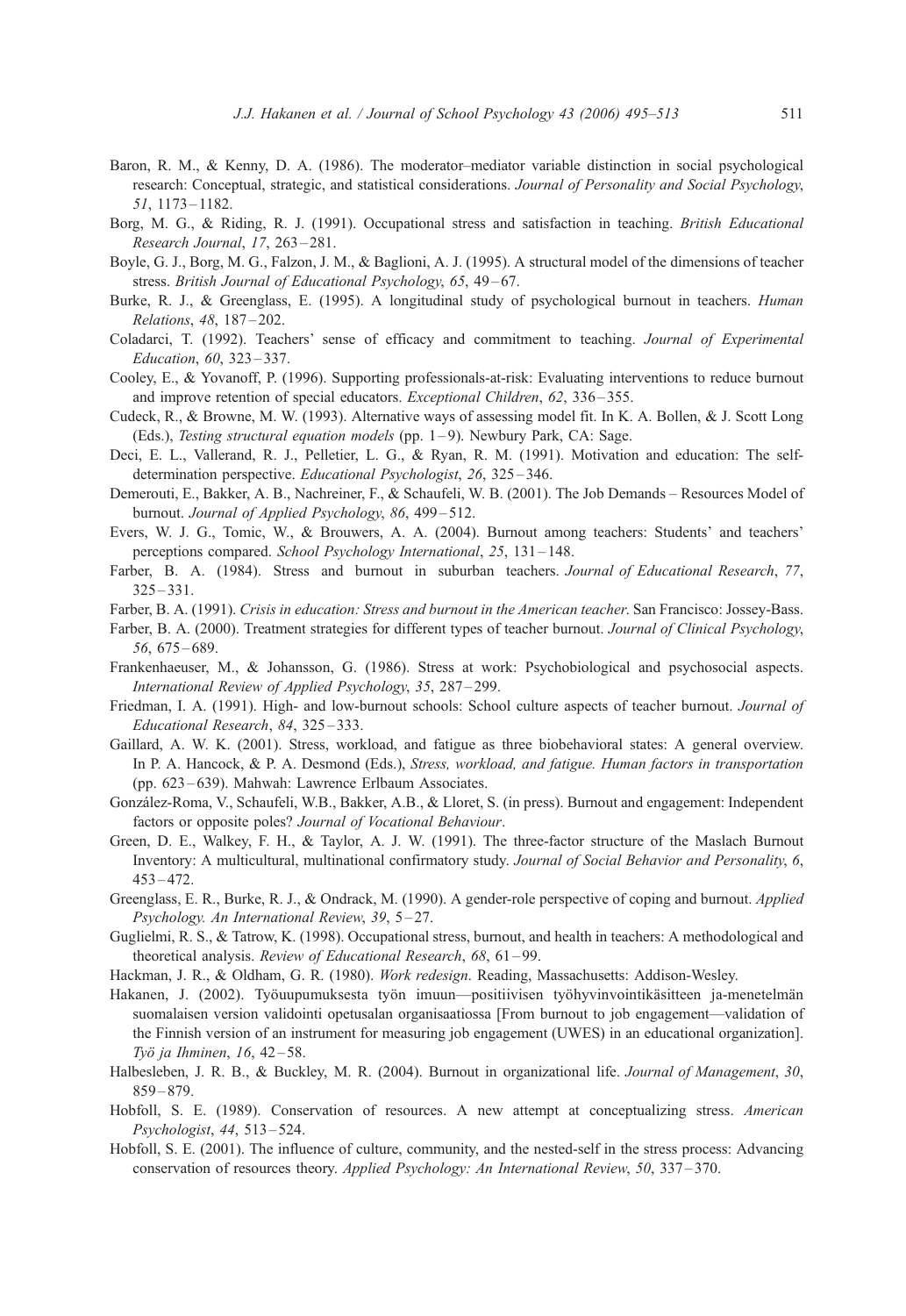- <span id="page-17-0"></span>Hockey, G. R. J. (1997). Compensatory control in the regulation of human performance under stress and high workload: A cognitive–energetical framework. Biological Psychology, 45, 73 – 93.
- Hockey, G. R. J. (2000). Work environments and performance. In N. Chmiel (Ed.), Introduction to work and organizational psychology: A European perspective (pp. 206-230). Malden: Blackwell.
- Houkes, I., Janssen, P. P. M., Jonge, J. d., & Nijhuis, F. J. N. (2001). Specific relationships between work characteristics and intrinsic work motivation, burnout and turnover intention: A multi-sample analysis. European Journal of Work and Organizational Psychology, 10, 1 – 23.
- Hoyle, R. H. (1995). The structural equation modeling approach: Basic concepts and fundamental issues. In R. H. Hoyle (Ed.), Structural equation modeling, concepts, issues, and applications (pp.  $1-15$ ). Thousand Oaks, CA: Sage.
- Idler, E. L., & Benyamini, Y. (1997). Self-rated health and mortality: A review of twenty-seven community studies. Journal of Health and Social Behavior, 38, 21-37.
- Ilmarinen, J., & Tuomi, K. (2004). Past, present, and future of work ability. People and Work Research Reports,  $65, 1 - 25.$
- Johnson, J. V., & Hall, E. M. (1988). Job strain, work place social support and cardiovascular disease: A crosssectional study of a random sample of the Swedish working population. American Journal of Public Health, 78, 1336 – 1342.
- Jöreskog, K. G., & Sörbom, D. (1986). LISREL user guide version VI (4th. ed.). Mooresville, Ill: Scientific Software International.
- Kahn, R., & Byosiere, P. (1992). Stress in organizations. In M. D. Dunnette, & L. M. HoughHandbook of industrial and organizational psychology (2nd ed.), vol. 3. (pp. 571-650) Palo Alto: Consulting Psychologists Press.
- Kalimo, R., & Hakanen, J. (2000). Työuupumus [Work and Health in Finland: Burnout]. In S. Virtanen (Ed.), Työ ja terveys Suomessa v. 2000 (pp. 119 – 126). Helsinki: Työterveyslaitos.
- Karasek, R. A. (1979). Job demand, job decision latitude, and mental strain: Implications for job redesign. Administrative Science Quarterly, 24, 285-309.
- Kinnunen, U., Parkatti, T., & Rasku, A. (1994). Occupational well-being among aging teachers in Finland. Scandinavian Journal of Educational Research, 38, 315 – 332.
- Kinnunen, U., & Salo, K. (1994). Teacher stress: An eight-year follow-up study on teachers' work, stress, and health. Anxiety, Stress, and Coping, 7, 319-337.
- Kremer-Hayon, L., & Kurtz, H. (1985). The relation of personal and environmental variables to teacher burnout. Teaching and Teacher Education, 1, 243 – 249.
- Kyriacou, C., & Sutcliffe, J. (1978). Teacher stress: Prevalence, sources, and symptoms. British Journal of Educational Psychology, 48, 159 – 167.
- Lee, R. T., & Ashforth, B. E. (1996). A meta-analytic examination of the correlates of the three dimensions of job burnout. Journal of Applied Psychology, 81, 123-133.
- Leiter, M. P. (1993). Burnout as a developmental process: Consideration of models. In W. B. Schaufeli, C. Maslach, & T. Marek (Eds.), Professional burnout: Recent developments in theory and research (pp. 237 – 250). Washington, DC: Taylor & Francis.
- Leiter, M. P., & Maslach, C. (1988). The impact of interpersonal environment on burnout and organizational commitment. Journal of Organizational Behavior, 9, 297 – 308.
- Leithwood, K. A., Menzies, T., Jantzi, D., & Leithwood, J. (1999). Teacher burnout: A critical challenge for leaders of restructuring schools. In A. M. Huberman (Ed.), Understanding and preventing teacher burnout: A sourcebook of international research and practice (pp.  $85-114$ ). New York: Cambridge University Press.
- Lindström, K. (1997). Assessing and promoting healthy work organizations. In P. Seppälä, T. Luopajärvi, C. Nygard, & M. Mattila (Eds.), *From experience to innovation* (pp. 504–506). Helsinki: Finnish Institute of Occupational Health.
- Lindström, K., Hottinen, V., Kivimäki, M., & Länsisalmi, H. (1997). Terve Organisaatio-kysely. Menetelmän perusrakenne ja käyttö [The healthy organization barometer]. Helsinki: Työterveyslaitos, Psykologian osasto.
- Luthans, F. (2002). The need for and meaning of positive organizational behavior. Journal of Organizational Behavior, 23, 695 – 706.